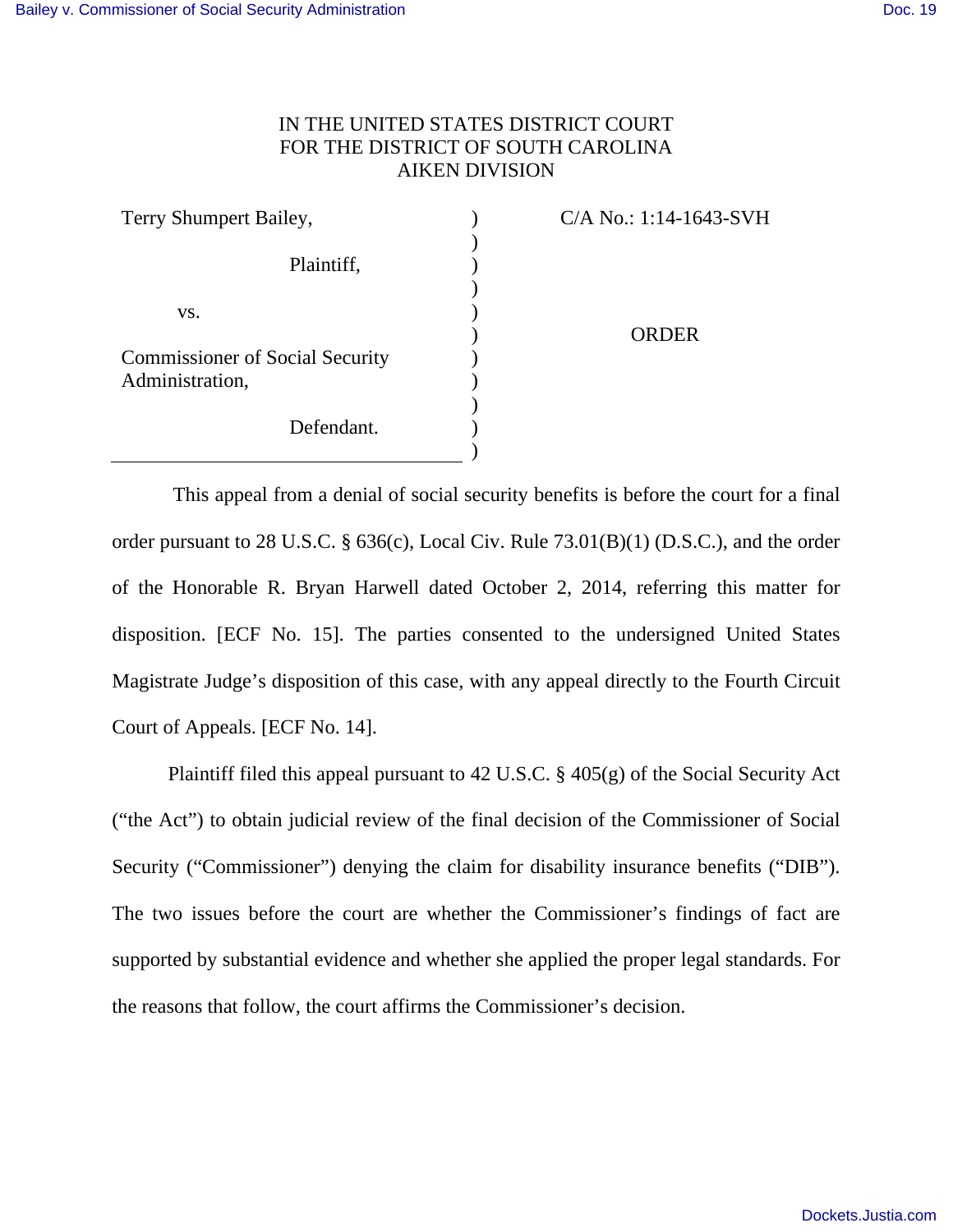# I. Relevant Background

# A. Procedural History

 On July 12, 2007, Plaintiff filed an application for DIB in which she alleged her disability began on August 31, 2000. Tr. at 98, 139–41. Her application was denied initially and upon reconsideration. Tr. at 100–01, 107–08. On December 21, 2009, Plaintiff had a hearing before Administrative Law Judge ("ALJ") Walter C. Herin, Jr. Tr. at 24–78 (Hr'g Tr.). The ALJ issued an unfavorable decision on January 22, 2010, finding that Plaintiff was not disabled within the meaning of the Act. Tr. at 7–23. On July 2, 2010, the Appeals Council denied Plaintiff's request for review. Tr. at 1–4. Then-United States Magistrate Judge Bruce H. Hendricks ("Judge Hendricks") issued an order on November 22, 2011, reversing the Commissioner's decision and remanding the claim under sentence four of 42 U.S.C. § 405(g). Tr. at 561–71. The Appeals Council issued an order remanding the case to the ALJ on September 21, 2012. Tr. at 572–74. On March 5, 2013, Plaintiff had a second hearing before ALJ Herin. Tr. at 460–540 (Hr'g Tr.). The ALJ issued an unfavorable decision on April 5, 2013, finding that Plaintiff was not disabled within the meaning of the Act. Tr. at 439–59. On February 5, 2014, the Appeals Council declined to assume jurisdiction, making the ALJ's decision the final decision of the Commissioner for purposes of judicial review. Tr. at 428–32. Thereafter, Plaintiff brought this action seeking judicial review of the Commissioner's decision in a complaint filed on April 24, 2014. [ECF No. 1].<sup>1</sup>

<sup>&</sup>lt;sup>1</sup> Although this action was not commenced within 60 days from the date of the Commissioner's final decision, the record indicates that the Appeals Council's February 5, 2014, letter was returned to the Appeals Council and mailed to Plaintiff's counsel on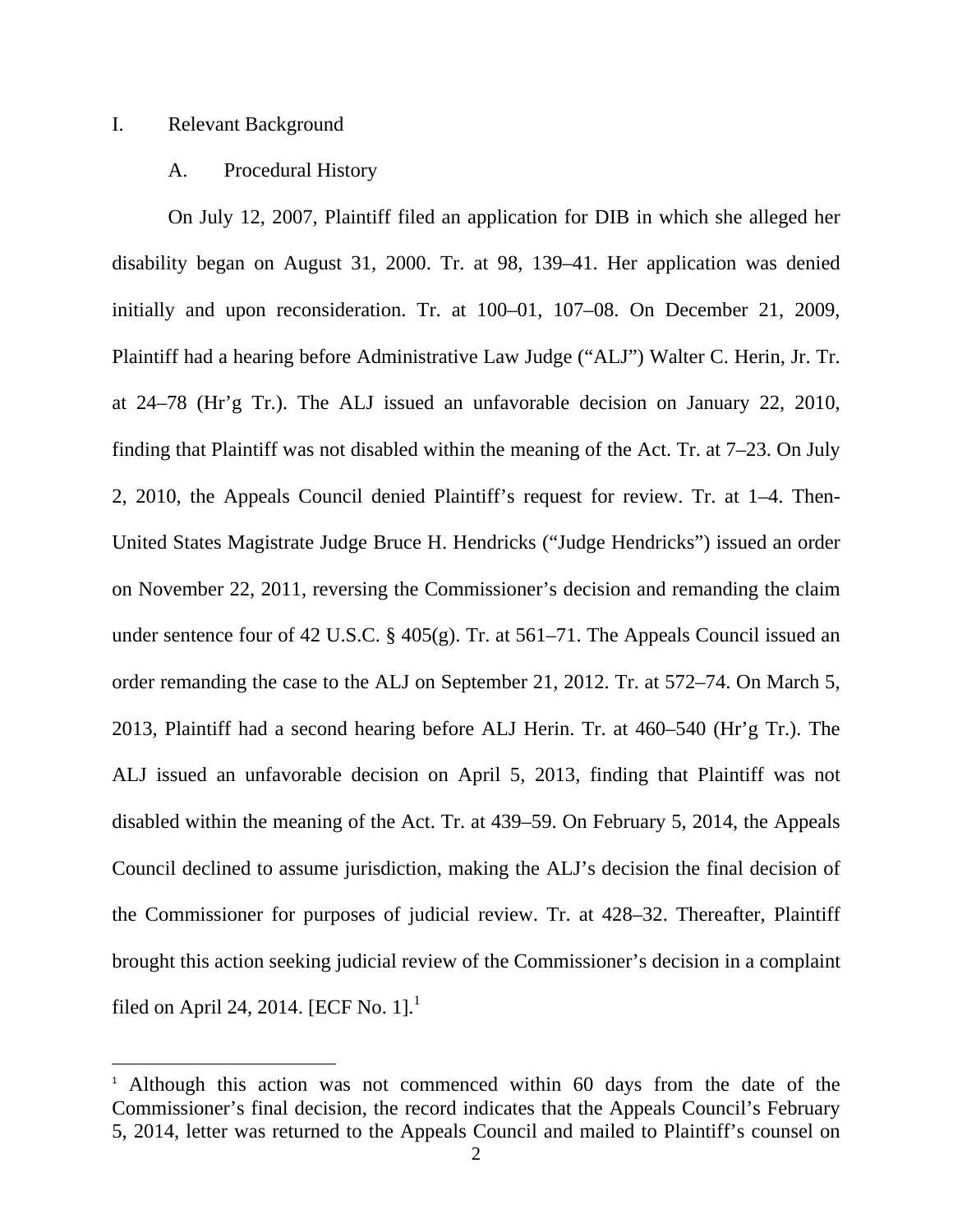# B. Plaintiff's Background and Medical History

1. Background

Plaintiff was 42 years old at the time of the first hearing. Tr. at 31. She completed high school. Tr. at 32. Her past relevant work ("PRW") was as a cashier, a cook, and a waitress. Tr. at 530–31. She alleges she has been unable to work since August 31, 2000. Tr. at 139. Plaintiff's date last insured  $("DLI")^2$  for DIB was December 31, 2005. Tr. at 98.

- 2. Medical History
	- a. Prior to DLI

 Plaintiff was hospitalized at Palmetto Richland Memorial Hospital in January 1999, after reportedly jumping out of a truck traveling at approximately 30 miles per hour. Tr. at 263. Scott B. Boyd, M.D., noted a CT scan showed "a left temporofrontal, slim, subdural hematoma measuring approximately 5 mm." *Id.* Dr. Boyd also noted a left temporofrontal contusion, a slight subarachnoid hemorrhage, and a right parietal scalp hematoma. *Id.*

 Plaintiff followed up with Dr. Boyd on February 23, 1999. Tr. at 217. She complained of headaches and anxiety, which were indicated to be premorbid problems. *Id.* Plaintiff also indicated she felt fatigued and intellectually slow, but her mother stated

March 5, 2014. Tr. at 422. In light of this evidence in the record, the undersigned construes the action to have been commenced within 60 days after the mailing to Plaintiff of the notice of the decision and therefore, timely filed under 42 U.S.C. § 405(g).

<u> 1989 - Johann Stoff, fransk politik (d. 1989)</u>

<sup>&</sup>lt;sup>2</sup> According to the Social Security Administration's Program Operations Manual Systems ("POMS"), the DLI is "the last day in the last quarter when disability insured status is met." POMS RS 00301.148. Individuals over age 31 must have at least 20 quarters of coverage over a 40-quarter period, ending with the quarter in which the waiting period begins, to be insured for DIB. POMS RS 00301.120.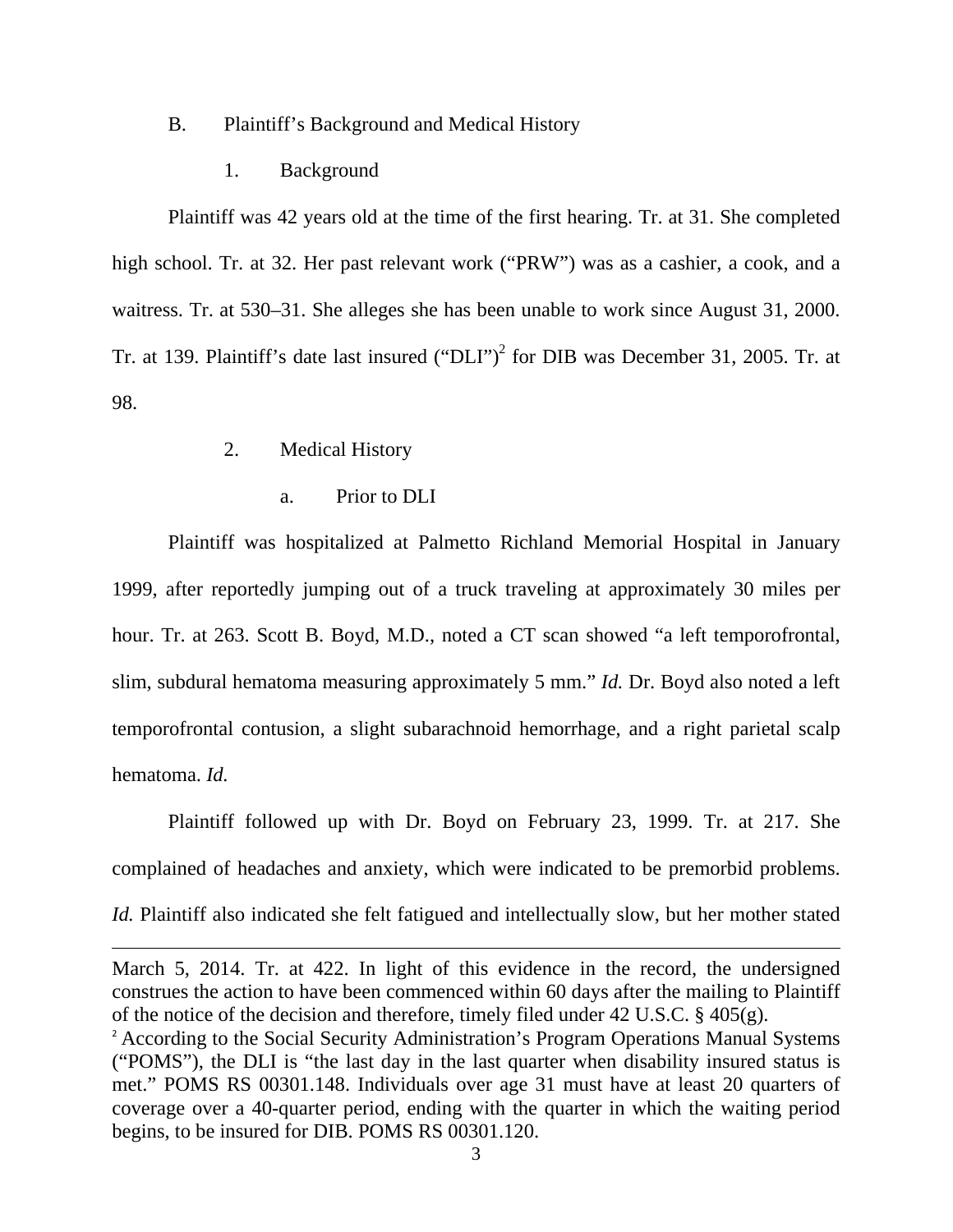Plaintiff was close to her baseline. *Id.* Dr. Boyd suggested Plaintiff had "a fairly classic post-concussive syndrome," but would get better with time. *Id.*

 On March 24, 2000, Plaintiff complained of insomnia and headaches to her physician at Pelion Family Practice. Tr. at 239. The examiner noted no significant observations and refilled Plaintiff's medications. *Id.*

 On September 29, 2000, Plaintiff presented to Pelion Family Practice complaining of left elbow pain and back pain. Tr. at 238. She indicated she was lifting boxes the day before and her back was very sore. *Id.* She also complained of pain and tingling from her left elbow to her left shoulder as a result of repetitive arm motion. *Id.* Plaintiff was tender to palpation in her lower lumbar area. *Id.* She also had positive straight leg raise bilaterally at 20 degrees. *Id.* She was tender at the lateral epicondyle of her left arm. *Id.* Her provider diagnosed epicondylitis and back pain and prescribed a 10-day supply of Arthrotec to be taken twice daily, 30 Soma pills to be taken up to three times daily, and 45 Darvocet N 100 to be taken up to three times daily. *Id.*

 On February 28, 2001, Plaintiff reported to her provider at Pelion Family Practice that her anxiety was well-controlled on Xanax. Tr. at 237.

 On January 18, 2002, Plaintiff followed up at Pelion Family Practice for hypertension and asthma. Tr. at 235. Plaintiff's diagnoses included uncontrolled hypertension, asthma, and generalized anxiety. *Id.*

 A treatment note from Pelion Family Practice dated July 21, 2003, indicates Plaintiff's chronic problems included hypertension, COPD/asthma, anxiety, and increased lipids. Tr. at 213.

4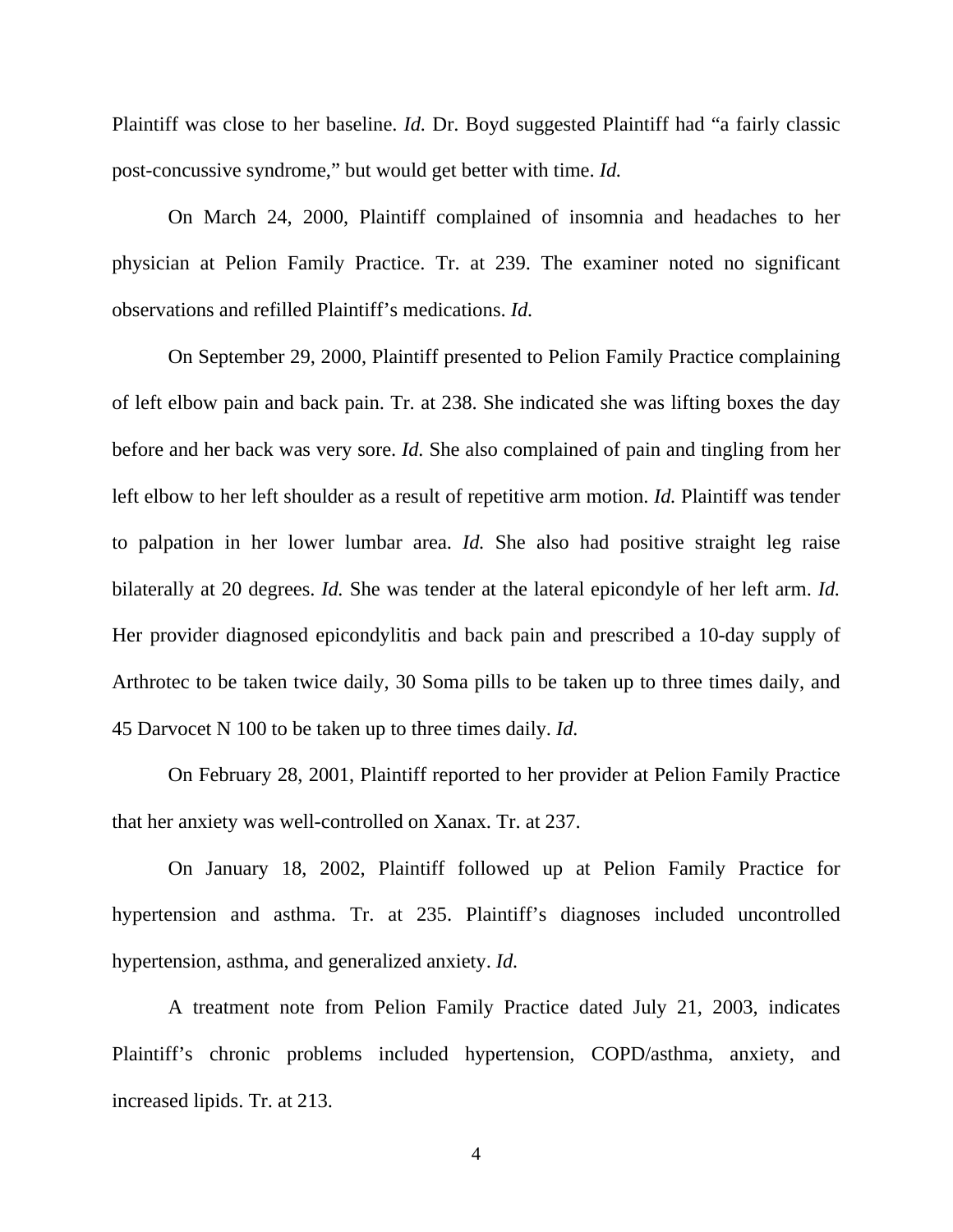Laboratory testing dated September 17, 2003, indicated elevated total cholesterol, triglycerides, and LDL cholesterol. Tr. at 222.

 On January 2, 2004, Plaintiff reported to her physician at Pelion Family Practice that she took Soma for chronic back spasms and Xanax because she was "too hyper." Tr. at 248. Her physician refilled prescriptions for Soma, Xanax, and Lipitor. *Id.* 

 A treatment note from Pelion Family Practice dated March 16, 2004, notes Plaintiff had been seeing Ms. Craig for transient muscle spasms in her back and complained of "back pain on the right flank that seems to radiate down the lateral portion of her right leg." Tr. at 248. Plaintiff indicated the back pain was likely "from lifting furniture this past weekend." *Id.* Upon physical examination, Plaintiff demonstrated minor muscle spasms, tenderness over the lateral portion of the spine at L2 to L5, and an associated paraspinal muscle spasm on the side. *Id.* However, straight leg raise, cross leg raise, and Patrick's test were negative, and Plaintiff had normal strength and range of motion in her lower extremities. *Id.* Plaintiff's prescriptions for Soma and Xanax were refilled and her prescription for Lotensin HCT was increased. *Id.*

 On July 1, 2004, Plaintiff underwent a pelvic ultrasound after complaining of right lower quadrant pain. Tr. at 215. The test indicated no abnormalities. *Id.*

 Plaintiff completed a health profile at Lexington Family Practice on July 28, 2004. Tr. at 806–07. She indicated she was taking Lipitor and Lotensin once daily and Xanax and Soma three times daily. Tr. at 806. She denied being employed, indicated she slept for eight hours per night, endorsed walking to obtain some exercise, and noted her recreational activity or hobby was "taking care of grandma." *Id.* Plaintiff checked boxes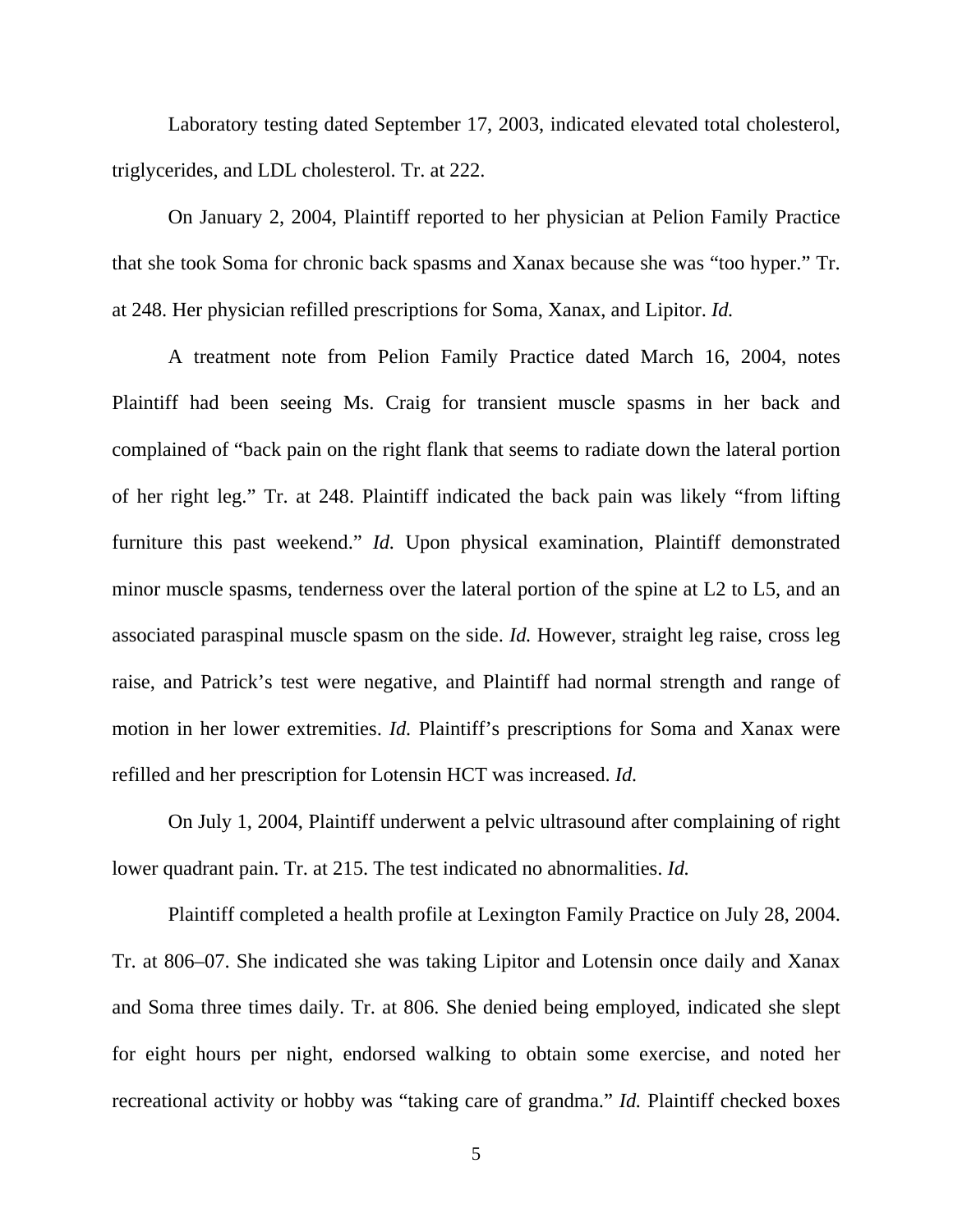to indicate frequent problems with swollen and stiff joints, serious back trouble, and arthritis. Tr. at 807.

 On August 3, 2004, Plaintiff presented to William Dacus, M.D. ("Dr. Dacus"), complaining of fungus and an ingrown toenail. Tr. at 344. Dr. Dacus removed the toenail and instructed Plaintiff to follow up as needed. *Id.*

 On October 21, 2004, Plaintiff followed up with Dr. Dacus to obtain medication refills. Tr. at 342. Dr. Dacus prescribed Lipitor and Lotensin. Tr. at 343.

 Plaintiff complained to Dr. Dacus of "mildly worse" low back pain during her annual physical on April 27. 2005. Tr. at 339. Dr. Dacus noted no abnormalities during the physical examination, but he prescribed Soma 350 mg to be taken at bedtime and provided two refills. Tr. at 341.

 On May 3, 2005, Plaintiff presented to Dr. Dacus complaining of back pain that radiated to her buttocks. Tr. at 337. She indicated the pain was "constant, severe, and throbbing." *Id.* Dr. Dacus stated "[t]his is an acute episode with no prior history of back pain," and Plaintiff indicated that the pain started when she fell two days earlier. *Id.* Plaintiff had some tenderness in her spine, but Dr. Dacus observed no other abnormalities. *Id.* Dr. Dacus prescribed Anaprox DS 550 mg, twice daily with two refills and Lortab 10/500 mg, every four to six hours with no refills. Tr. at 338.

 Plaintiff presented to David Lyle, M.D., complaining of an ingrown toenail on November 18, 2005. Tr. at 334. Her physical examination was normal. *Id.* Dr. Lyle refilled Plaintiff's prescription for Soma 350 mg to be taken at bedtime and provided two refills. Tr. at 336.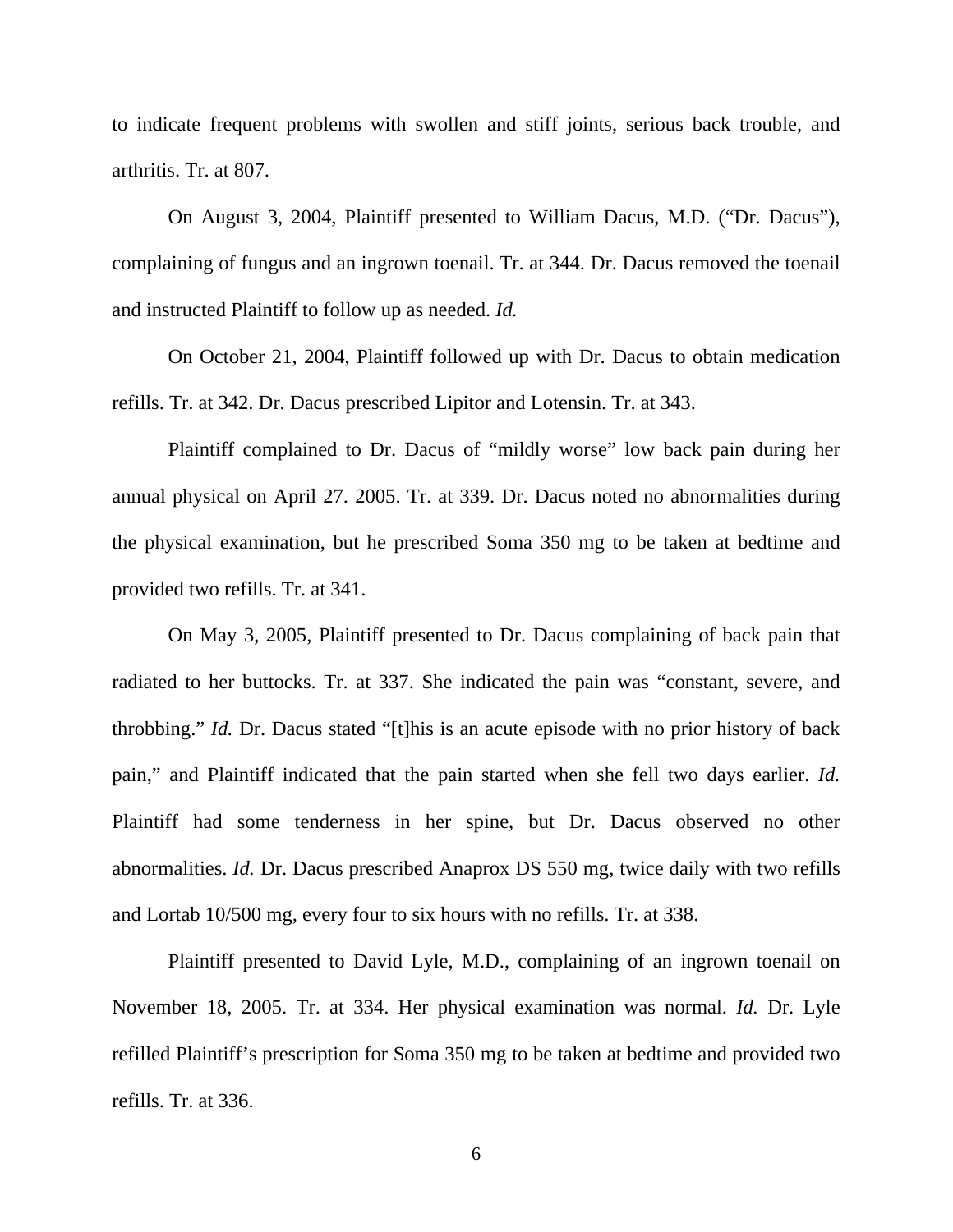## b. After DLI

 On January 19, 2006, Plaintiff complained to Dr. Dacus of constant, severe, and throbbing back pain that radiated to her buttocks. Tr. at 333. Dr. Dacus indicated "[t]his is a chronic, but intermittent problem with an acute exacerbation." *Id.* Plaintiff stated her current exacerbation of pain began two days earlier. *Id.* Aside from some tenderness in Plaintiff's lumbar spine, the physical examination was normal. *Id.*

 An MRI of Plaintiff's lumbar spine on March 10, 2006, revealed degenerative disc disease and severe disc space narrowing and desiccation at L5-S1, associated with a focal right paracentral disc protrusion. Tr. at 297. Radiologist John H. Haynes, M.D., noted the right paracentral disc protrusion "only minimally effaces the right anterolateral margin of the thecal sac and does not obviously exert traction or displace either proximal nerve root," and based his conclusion on an absence of right S1 radiculopathy. *Id.* 

 On Wednesday, April 5, 2006, Plaintiff presented to Ezra B. Riber, M.D., for initial consultation regarding low back pain. Tr. at 303. Plaintiff indicated to Dr. Riber that her back pain had begun approximately a year earlier, when she fell on ice and landed on her back. *Id.* Plaintiff complained of paresthesias in both lower extremities and over both lateral hips. *Id.* She indicated her pain was exacerbated by prolonged sitting or standing. *Id.* Dr. Riber indicated he had reviewed Plaintiff's MRI, and that she had a "reasonably good looking lumbar spine" but for "the L5-S1 disc which is significantly degenerated." *Id.* Upon examination, Plaintiff demonstrated limited range of motion; discomfort with forward flexion greater than 40 degrees, extension past 10 degrees, and bilateral lateral flexion generally; tenderness over both greater trochanters; and positive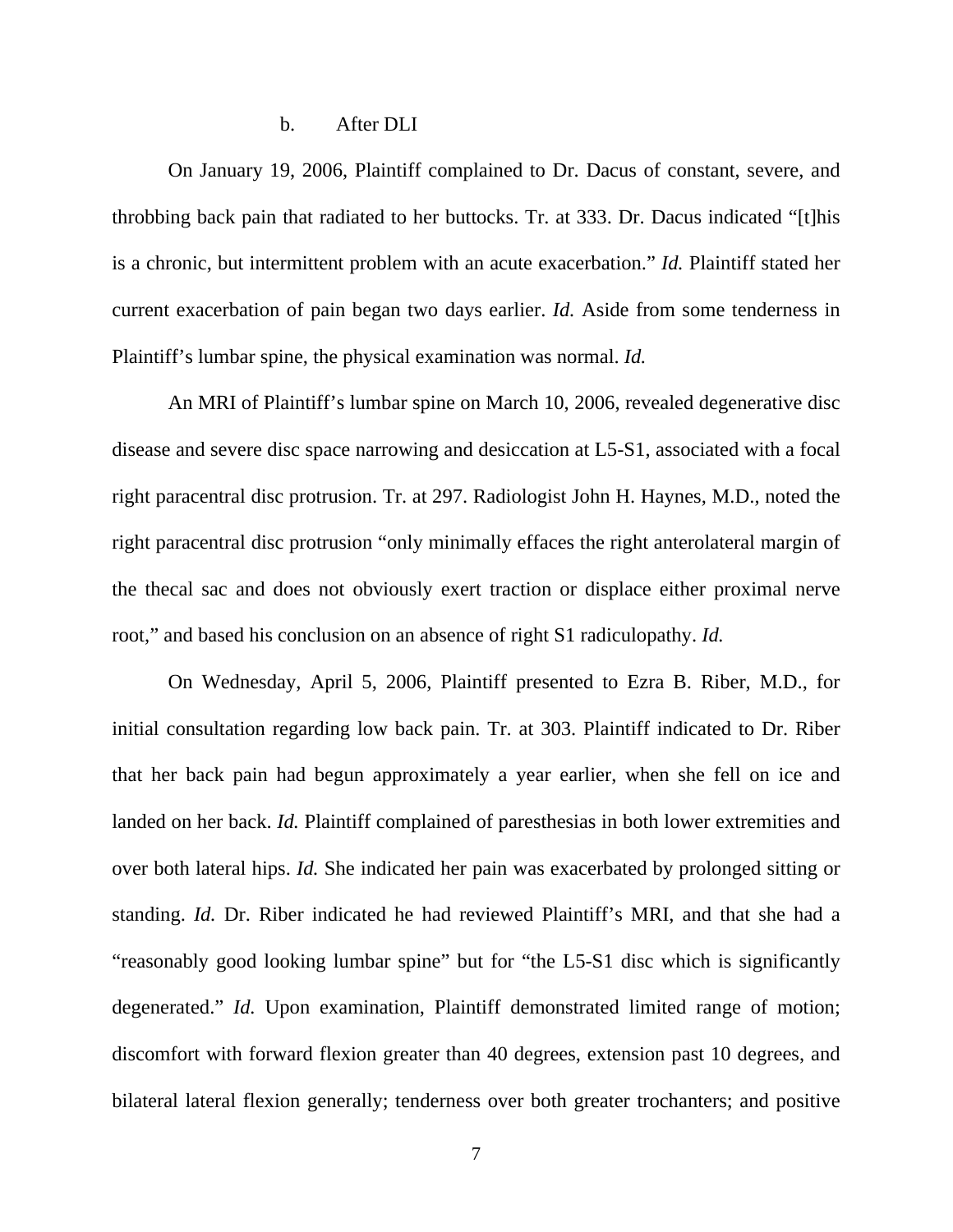straight leg raise bilaterally. *Id.* Plaintiff's gait and station were unremarkable and she was able to stand on her heels and toes. *Id.* Dr. Riber provided diagnostic impressions that included bilateral lumbar radicular syndrome, chronic and intractable back pain, bilateral paresthesias of the lower extremities, and bilateral trochanteric bursitis. Dr. Riber recommended L5-S1 epidural steroid injection and prescribed Valium 10 mg. Tr. at 304. Dr. Riber administered an L5-S1 interlaminar epidural steroid injection and a bilateral sub-bursal trochanteric injection and performed an epidurogram procedure on May 4, 2006. Tr. at 305, 306. He repeated the procedures on September 19, 2006, and February 6, 2007. Tr. at 307–10.

 Plaintiff followed up with Dr. Dacus to discuss medication for her back pain on May 11, 2006. Tr. at 332. She indicated she was experiencing an exacerbation of back pain that began two days earlier and that her pain was constant and severe and was throbbing and radiating to her buttocks. *Id.* Dr. Dacus observed tenderness in Plaintiff's left lumbar paraspinal muscles, but the examination was otherwise normal. *Id.*

 On May 18, 2006, Plaintiff presented to Dr. Dacus with increased bruising and lower limb edema. Tr. at 330. She indicated the bruises had been present for four days and the swelling had been present for several weeks. *Id.* Dr. Dacus ordered several blood tests. *Id.*

 On August 15, 2006, Plaintiff indicated to Dr. Dacus that her prescription for Oxycontin 80 mg, twice daily was not adequately controlling her low back pain. Tr. at 326. She requested additional medication to be taken between doses of Oxycontin. *Id.* Plaintiff described her pain as "constant, severe, and throbbing." Dr. Dacus noted "[t]his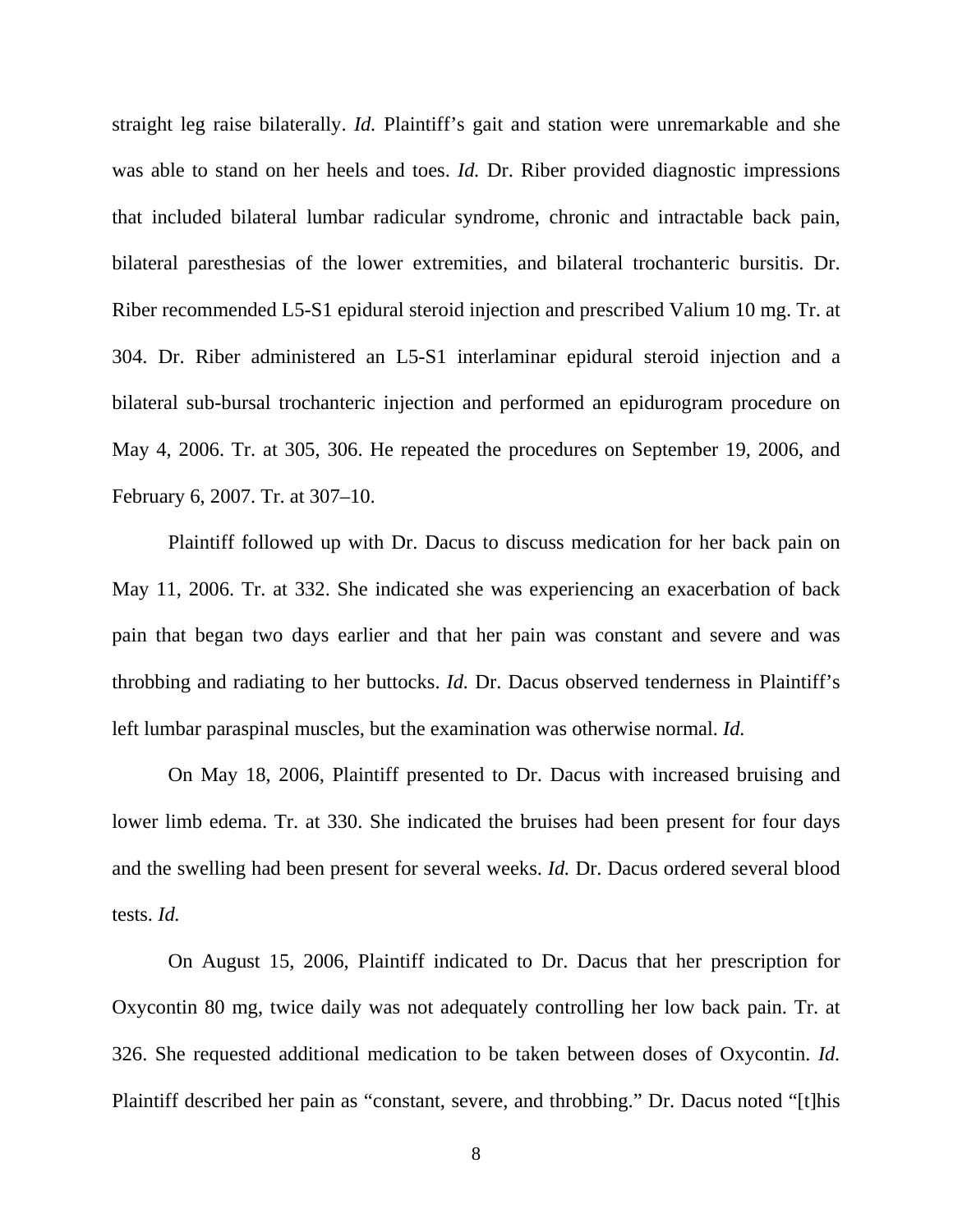is a chronic, but intermittent problem with an acute exacerbation." Plaintiff exhibited tenderness in her left lumbar paraspinal muscles, but her examination was otherwise normal. Tr. at 326. Dr. Dacus prescribed OxyIR 5 mg capsules to be taken every four to six hours as needed for pain. Tr. at 327.

 Plaintiff presented to Dr. Dacus for an annual examination on September 15, 2006. Tr. at 323. Chronic low back pain was noted in Plaintiff's medical history, but her musculoskeletal exam revealed normal range of motion, strength, and tone, and her neurological examination was also normal. Tr. at 323–24.

 Plaintiff followed up with Dr. Dacus on December 7, 2006. Tr. at 321. Plaintiff's low back pain was "stable" and she communicated no other complaints. *Id.* Her examination was normal. *Id.*

 On February 28, 2007, Plaintiff presented to Dr. Dacus for medication refills. Tr. at 319. Plaintiff's back pain was "stable" and she had no new relevant complaints. *Id.*

 Plaintiff followed up with Dr. Dacus on May 25, 2007, for medication refills. Tr. at 317. Plaintiff's low back was stable, and she tolerated all of her medications well. *Id.*

 Plaintiff complained of low back pain to Dr. Dacus on August 14, 2007, and indicated she was no longer able to see Dr. Riber because his office did not accept her insurance. Tr. at 316. Dr. Dacus noted bilateral lumbar and sacral paraspinous muscle tenderness, brisk femoral pulse, intact reflexes, full active and passive range of motion, and negative bilateral straight leg raise. *Id.*

 Plaintiff complained to Dr. Dacus of constant, severe low back pain that radiated to her buttocks on September 4, 2007. Tr. at 315. She indicated she experienced

9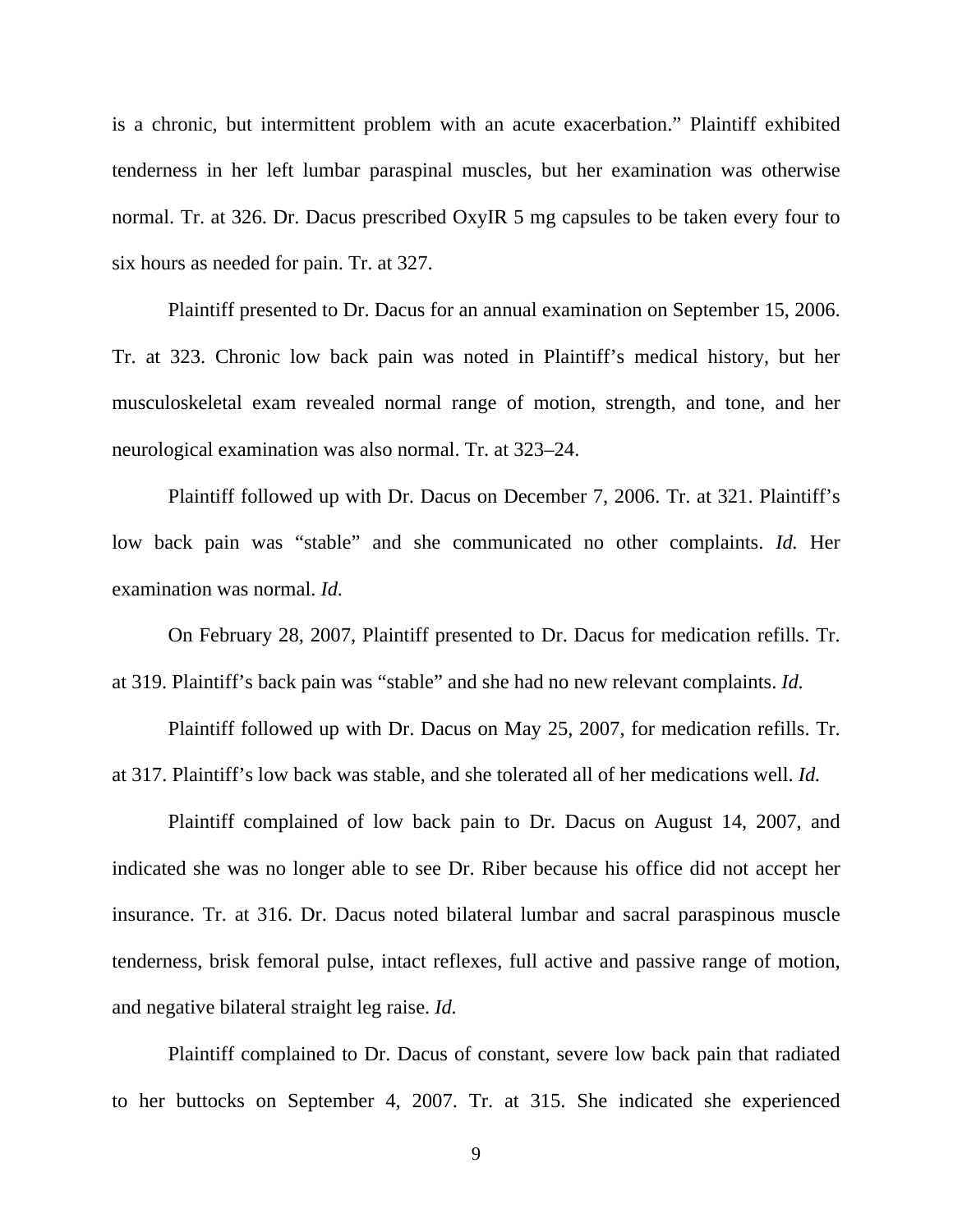numbness in her upper arms, forearm, buttocks, thighs, lower leg, and foot. *Id.* She noted her pain worsened with back flexion and twisting. *Id.*

 State agency medical consultant Ellen Humphries, M.D., completed a physical residual functional capacity assessment on October 5, 2007, in which she indicated Plaintiff had the following limitations prior to her DLI: occasionally lift and/or carry 50 pounds; frequently lift and/or carry 25 pounds; stand and/or walk for a total of about six hours in an eight-hour workday; and sit for a total of about six hours in an eight-hour workday. Tr. at 347–53.

 On December 11, 2007, Plaintiff reported to Dr. Dacus that she fell four days earlier and was experiencing a "flare up of back pain." Tr. at 375. Dr. Dacus described Plaintiff's pain as being in the lower lumbar spine and radiating to the buttocks. *Id.* He indicated it was "chronic problem, with essentially constant pain." *Id.* Plaintiff also complained of lower extremity edema, but Dr. Dacus noted no swelling or abnormalities aside from tenderness in Plaintiff's lumbar spine. *Id.*

 On January 11, 2008, state agency consultant Manhal Wieland, Ph.D., indicated the record contained insufficient evidence to complete a psychiatric review technique for the period prior to Plaintiff's DLI. Tr. at 356, 368.

 Plaintiff complained to Dr. Dacus of low back pain associated with radiation to the buttocks and numbness in the upper arms, forearms, buttocks, thigh, lower leg, and foot on January 30, 2008. Tr. at 377. Dr. Dacus noted tenderness in Plaintiff's lumbar spine, but no other abnormalities. *Id.*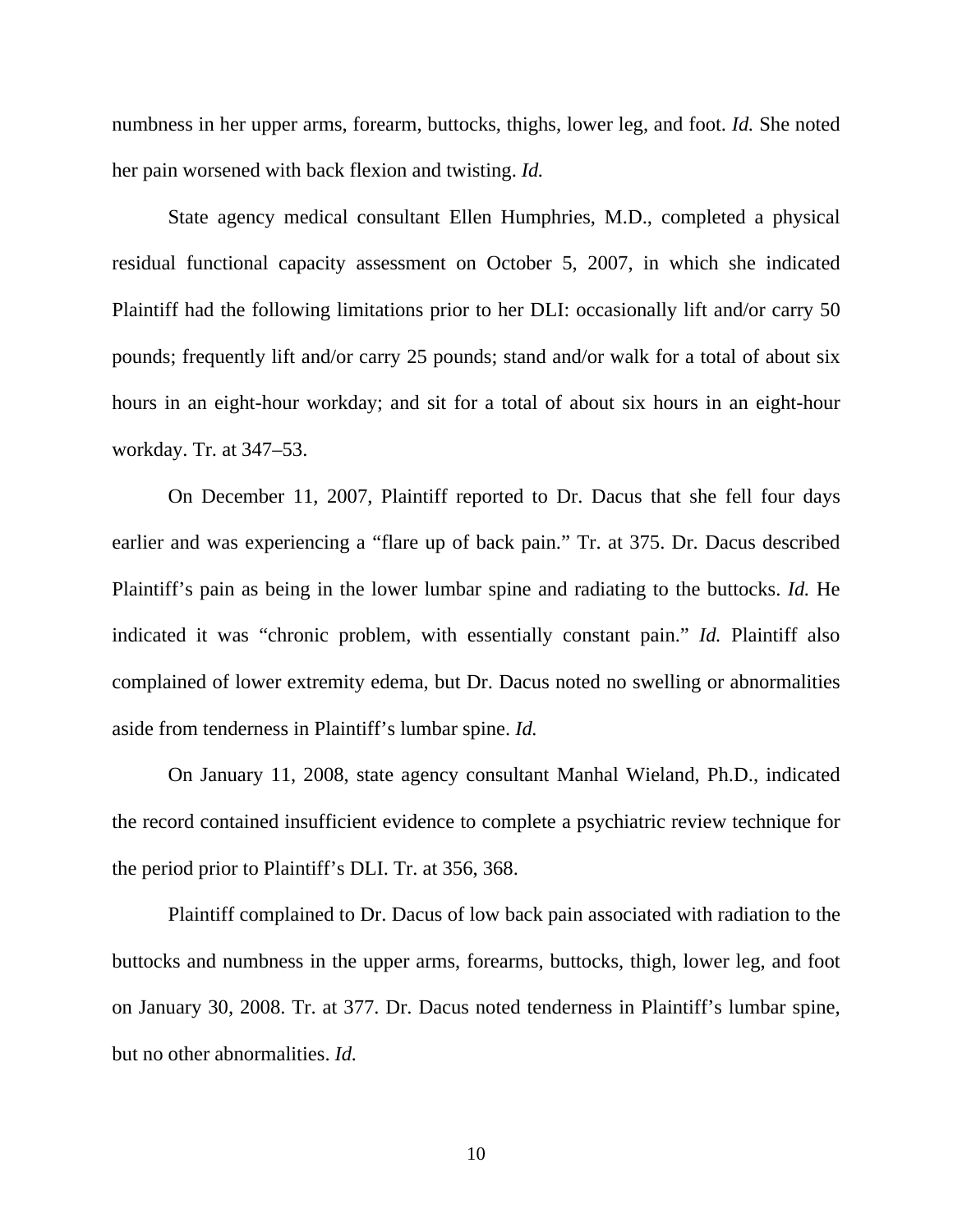On February 26, 2008, Plaintiff informed Dr. Dacus she was taking a lot of medication for breakthrough pain, and Dr. Dacus noted that the pain had "a detrimental impact on mood, self esteem and sleep." Tr. at 379. Plaintiff described her pain as a seven out of 10. *Id.* Dr. Dacus observed muscle tenderness, but no other abnormalities upon physical examination. *Id.* He increased Plaintiff's pain medication dosage. *Id.*

 During an office visit on May 20, 2008, Dr. Dacus noted Plaintiff continued to complain of constant low back pain, but she was "walking daily." Tr. at 381. Dr. Dacus observed muscle tenderness, but noted no other abnormalities. Tr. at 382.

 On September 8, 2008, Plaintiff complained of upper back pain and "black and blue areas." Tr. at 389. Dr. Dacus observed tenderness in Plaintiff's lumbar and cervical areas and referred Plaintiff for an x-ray of her cervical spine. *Id.*

 Plaintiff reported increased low back pain on October 31, 2008. Tr. at 391. Plaintiff informed Dr. Dacus that her current medications were not controlling her pain and that she was taking more medication than she was prescribed. *Id.* She complained of severe pain that was lasting for a majority of the day. *Id.* Dr. Dacus prescribed Lortab 10/500 mg to be taken every four to six hours as needed and Neurontin 600 mg to be taken three times daily. *Id.*

 On December 1, 2008, Plaintiff's low back pain was described as "stable and nonprogressive," but she complained of pain in her upper thoracic spine and into her neck and shoulders. Tr. at 392. She also complained of swelling in her lower legs. *Id.* Dr. Dacus refilled Plaintiff's prescriptions for Neurontin 600 mg, MS Contin 60 mg, Fluoxetine 20 mg, Lasix 20 mg, Lipitor 40 mg, Lisinopril/Hydrochlorothiazide 20/12.5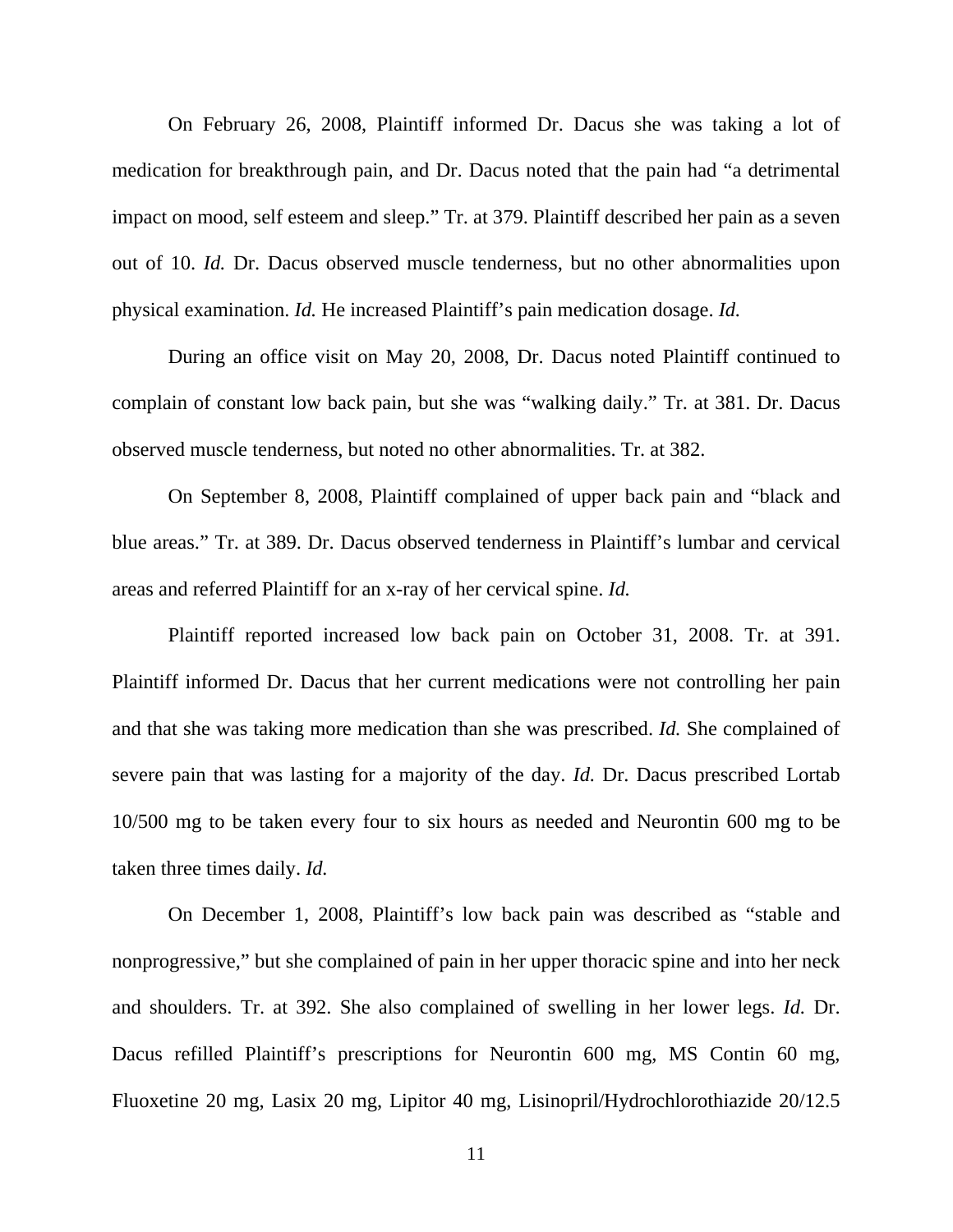mg, and Lovaza 100 mg. Tr. at 393. He also prescribed Zanaflex 4 mg, every six to eight hours as needed and Morphine Sulfate 30 mg, every six hours as needed. *Id.*

 Plaintiff followed up with Dr. Dacus for thoracic and lumbar pain on January 13, 2009, February 23, 2009, and March 23, 2009. Tr. at 395, 397, 399. On March 23, 2009, Dr. Dacus noted "[t]he pain has a detrimental impact on concentration, mentation and sleep." Tr. at 399. He described Plaintiff's low back pain as "severe" and "worsening." Tr. at 400.

 On April 20, 2009, May 18, 2009, and July 10, 2009, Dr. Dacus indicated Plaintiff's low back pain and quality of life were "stable." Tr. at 401, 403, 408. Plaintiff complained primarily of upper back pain on May 18, 2009, and June 15, 2009. Tr. at 403, 405.

 On July 26, 2009, Plaintiff presented to Gregory J. Konduros, M.D. ("Dr. Konduros"), after sustaining a fall. Tr. at 410. She complained of worsened left leg radicular symptoms. *Id.* Dr. Konduros observed Plaintiff to have left-greater-than-right paralumbar tenderness at L4 to S1, mildly positive straight leg raise on the left with full extension, and a slight limp. *Id.* He prescribed MS Contin 30 mg for breakthrough pain and instructed Plaintiff to follow up with Dr. Dacus. *Id.*

 Plaintiff followed up with Dr. Dacus on July 30, 2009, complaining of right hip pain and numbness in her legs. Tr. at 411. She complained of pain at the right greater trochanter and in the right gluteal region, and Dr. Dacus observed limited active range of motion. Tr. at 411–12.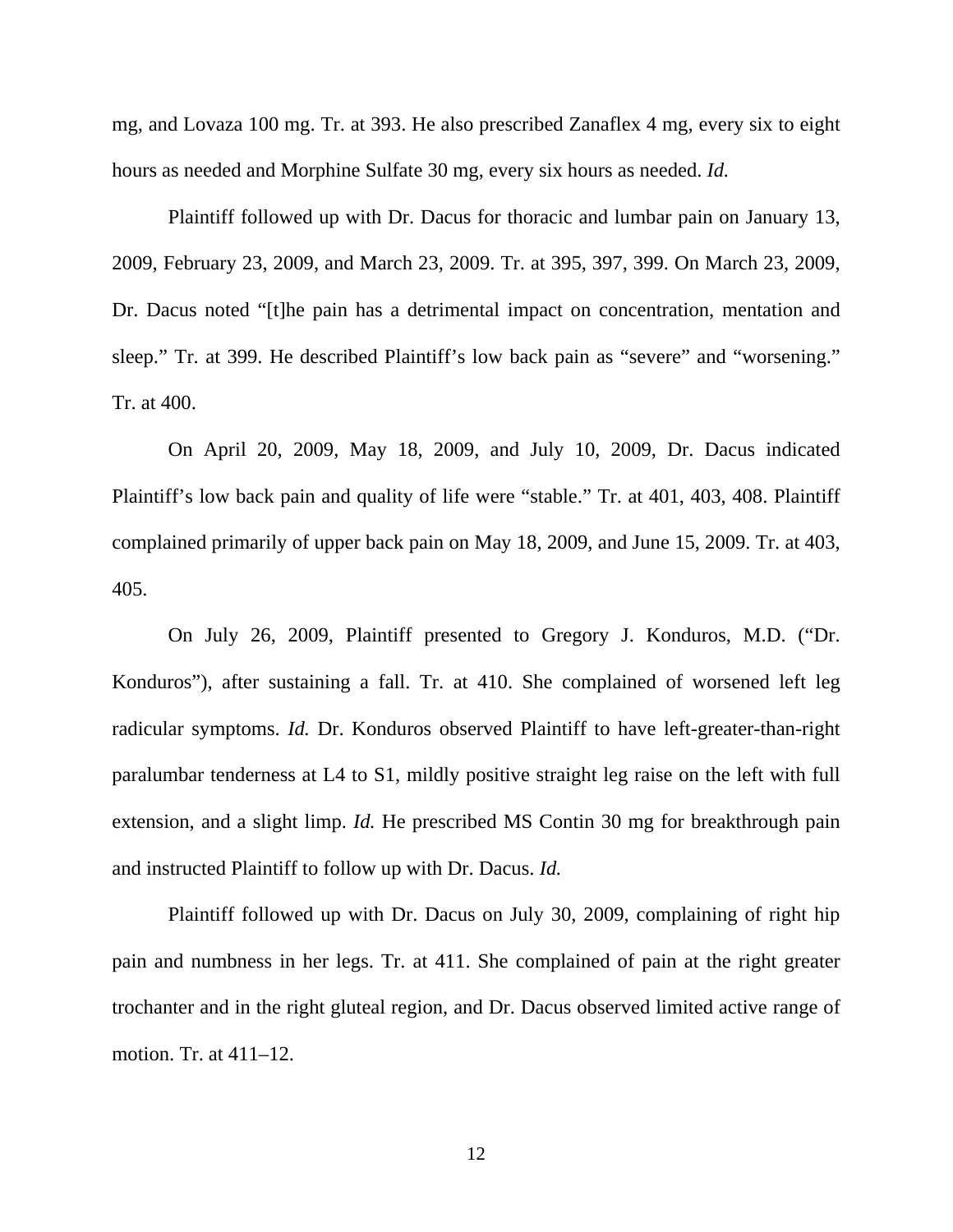Dr. Dacus completed an impairment questionnaire form on September 4, 2009. Tr. at 372–74. He indicated Plaintiff could sit for about four hours and stand/walk for less than 2 hours total in an eight-hour day. Tr. at 372. He specified Plaintiff could walk for one city block without rest. *Id.* He indicated Plaintiff could both sit and stand for one hour at a time before needing to change positions. *Id.* He noted Plaintiff could rarely twist, stoop (bend), crouch/squat, and climb stairs. Tr. at 373. Dr. Dacus indicated Plaintiff could never climb ladders. *Id.* He stated she could frequently lift and carry 10 pounds or less, could occasionally lift and carry 20 pounds, but could never carry 50 pounds. *Id.* He indicated Plaintiff's experience of pain or other symptoms was frequently severe enough to interfere with attention and concentration needed to perform even simple work tasks. *Id.* He estimated Plaintiff would be absent from work more than four days per month as a result of her impairments or treatment. *Id*. He suggested Plaintiff was unable to sit for six hours out of an eight-hour workday and was unable to stand for six hours out of an eight-hour workday. *Id.* Dr. Dacus indicated Plaintiff's chronic back pain and anxiety disorder were disabling and prevented her from engaging in sustained employment in a competitive work environment. Tr. at 374. Finally, he submitted that Plaintiff had been disabled since at least December 31, 2005. *Id.* 

 Plaintiff continued to complain of low back pain and associated numbness and to receive medication refills at monthly follow up visits with Dr. Dacus between November 27, 2009 and January 10, 2013. Tr. at 702, 704, 706, 708, 710, 712, 715, 717, 719, 721, 723, 725, 727, 729, 736, 738, 740, 742, 744, 746, 749, 751, 753. 755, 757, 759, 763, 766, 768, 770, 772, 774, 776, 778, 780, 782, 793, 796, 799, 802.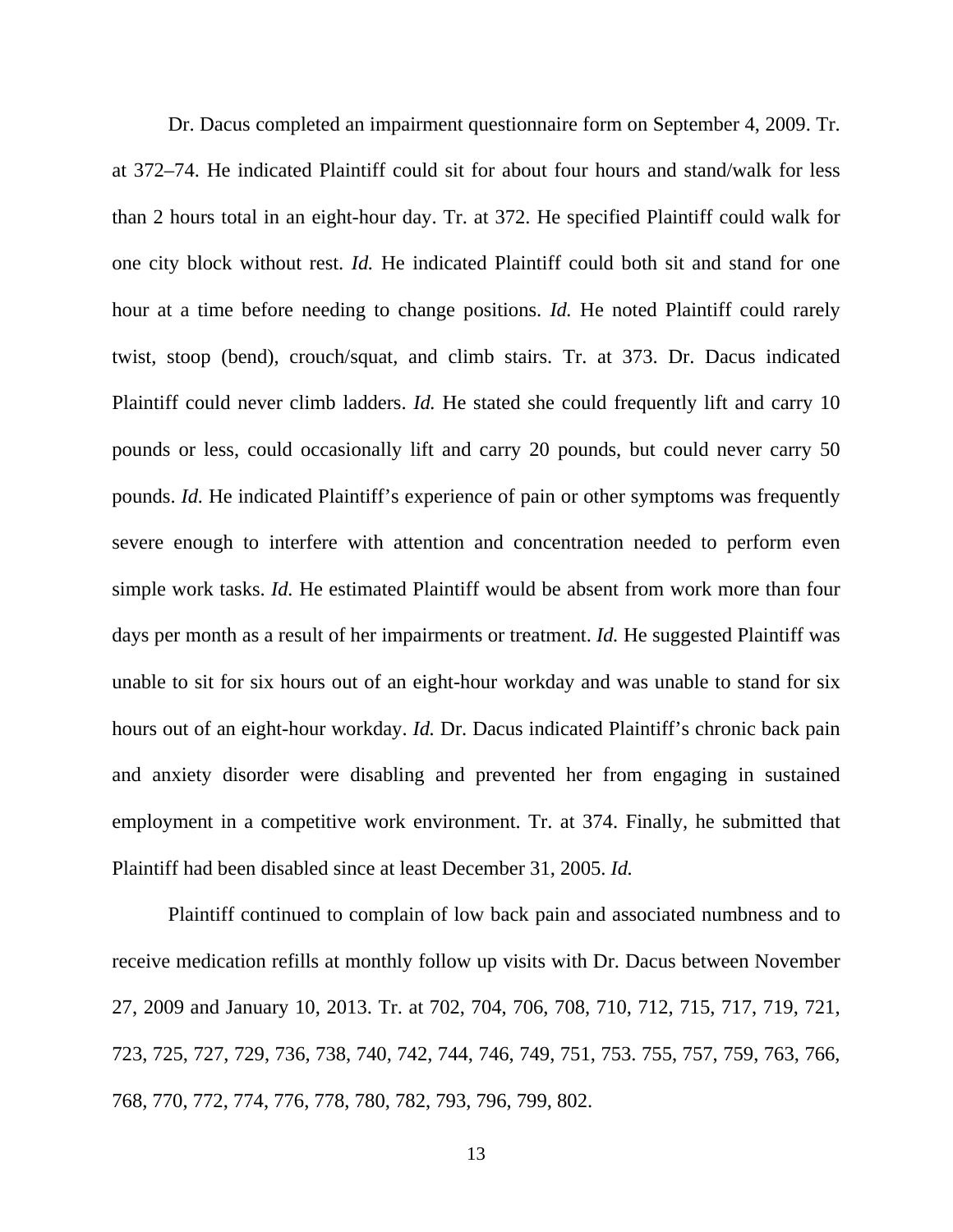The Social Security Administration referred Plaintiff for a comprehensive orthopedic examination with James F. Bethea, M.D. ("Dr. Bethea"), on October 18, 2012. Tr. at 692–93. Plaintiff informed Dr. Bethea that she had experienced lower back pain for years and that it was never better than an eight out of 10. Tr. at 692. She indicated her abilities to walk and sit were both limited to 10 minutes at a time. *Id.* She stated she could lift a gallon of milk. *Id.* Dr. Bethea noted Plaintiff weighed 293 pounds and was five feet, seven inches tall. Tr. at 693. Plaintiff was unable to tandem walk or walk on her toes, but she could walk on her heels. *Id.* She had limited range of motion of her lumbar spine with flexion at 70 of a possible 90 degrees and extension at 20 of a possible 25 degrees. Tr. at 700. However, Plaintiff's straight leg raise test was negative. Tr. at 693. Dr. Bethea reviewed Plaintiff's 2006 MRI of the lumbar spine and indicated an impression of lumbar degenerative disc disease. *Id.* He recommended she obtain a new MRI. *Id.* Dr. Bethea completed a medical source statement of ability to do work-related activities in which he indicated Plaintiff could frequently lift and carry up to 10 pounds and occasionally lift and carry 11 to 20 pounds; sit for 1 hour at a time; stand for one hour at a time; walk for one hour at a time; sit for three hours in an eight-hour workday; stand for three hours in an eight-hour workday; walk for three hours in an eight-hour workday; frequently reach overhead; continually reach in all other directions, handle, finger, feel, and push/pull; continuously operate foot controls; occasionally climb stairs and ramps and balance; never climb ladders or scaffolds, stoop, kneel, crouch, or crawl; never be exposed to unprotected heights or vibration; and occasionally operate a motor vehicle. Tr. at 698. Dr.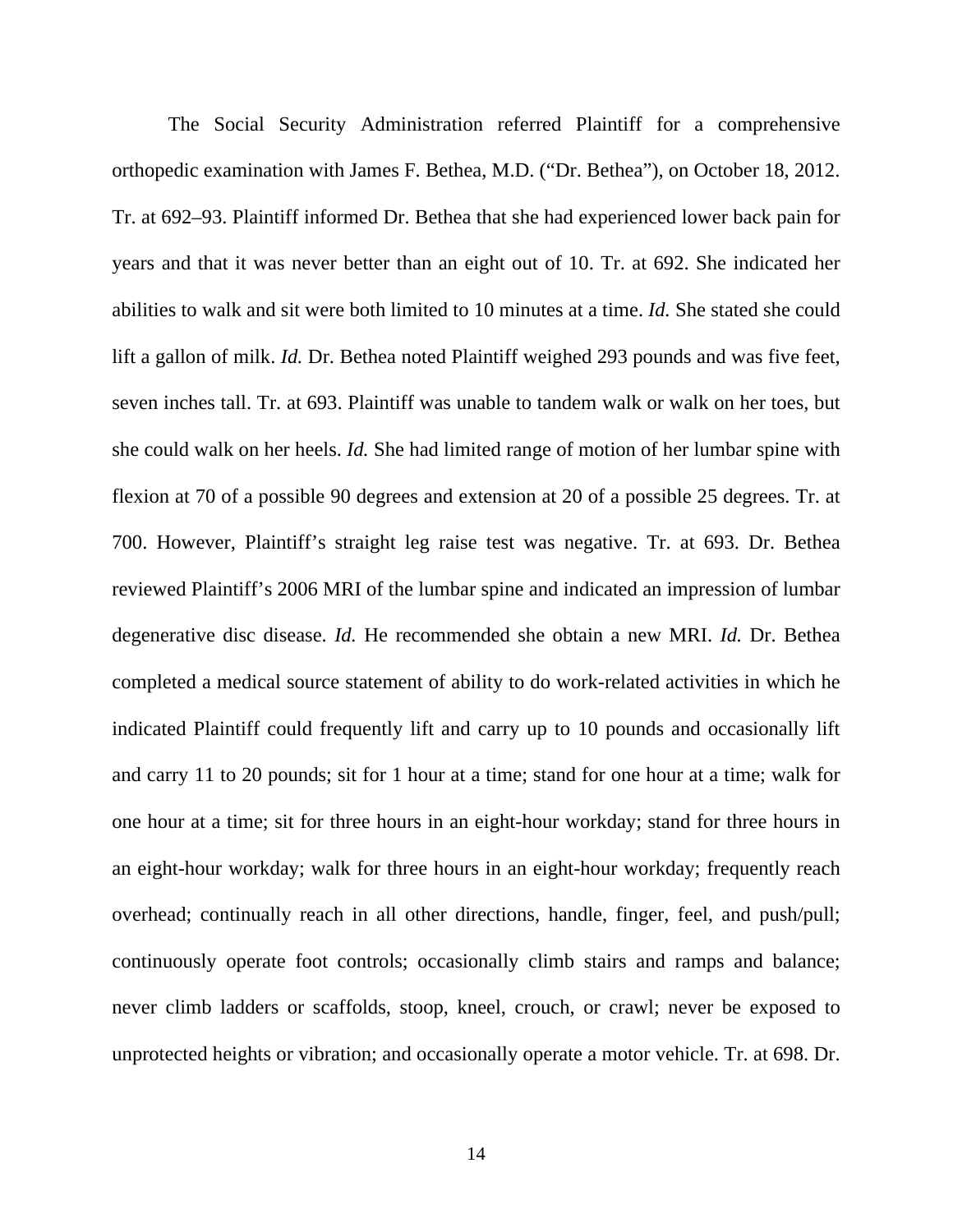Bethea indicated Plaintiff was unable to walk a block at a reasonable pace on rough or uneven surfaces. Tr. at 699.

 On November 26, 2012, Dr. Dacus wrote a letter to Plaintiff's attorney in which he indicated he believed Plaintiff continued to have the same limitations and restrictions noted in the questionnaire dated September 4, 2009. Tr. at 790. Dr. Dacus discussed evidence that supported his opinion that Plaintiff had been disabled from working since at least December 31, 2005, including his records, records from Pelion Family Practice, and the x-ray and MRI performed in 2006. *Id.*

- C. The Administrative Proceedings
	- 1. The Administrative Hearing
		- a. Plaintiff's Testimony
			- i. December 21, 2009

 At the hearing on December 21, 2009, Plaintiff testified that she lived with her husband and 17-year-old daughter. Tr. at 31–32. She acknowledged being left-handed and stated she was five feet, seven inches tall and weighed 255 pounds. Tr. at 33. She indicated she had a driver's license and drove for approximately 45 minutes to attend the hearing. Tr. at 34.

 Plaintiff stated she typically drove two to three times per week and most frequently visited the grocery store about a mile from her home. *Id.* She testified she also drove to visit Dr. Dacus once per month, to her mother's home, and to church. Tr. at 35. Plaintiff indicated she could bathe and dress herself and go to the bathroom without assistance. *Id.* She stated she prepared some meals for herself and her family and did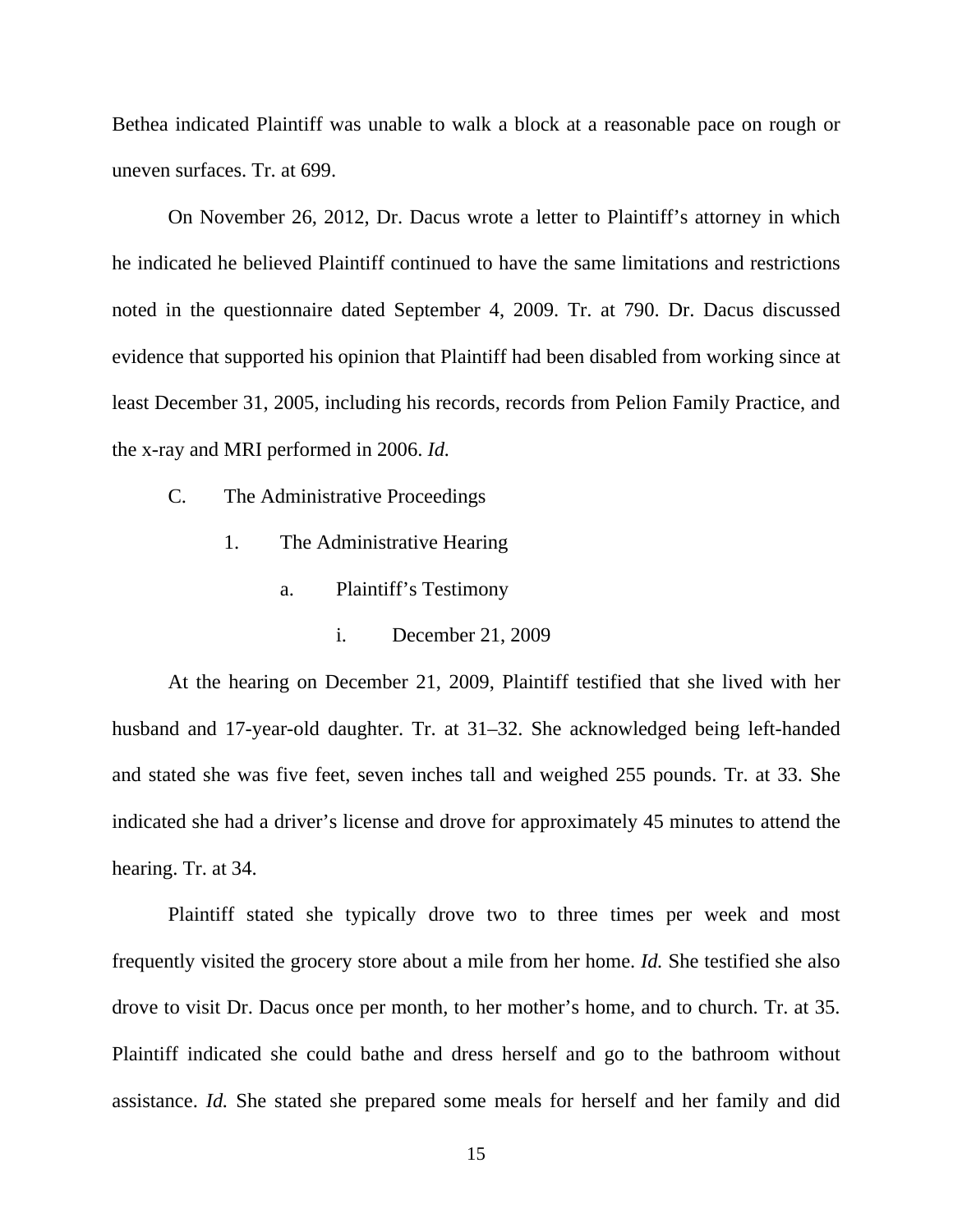some of the grocery shopping. Tr. at 35–36. She testified that her daughter performed most of the laundry and other household chores. Tr. at 36.

 Plaintiff testified she last worked around November 2000 as a cashier and cook. Tr. at 37. She stated she stopped working because she was experiencing pain in her back and swelling in her feet and legs. *Id.* She indicated she worked at Waffle House as a cashier, cook, and server from 1996 to 1999. Tr. at 37–38. She testified that she previously worked as a cashier at Pit Stop for about a year. Tr. at 38. She indicated she worked for the highway patrol as an administrative specialist for six years before working at Pit Stop. *Id.*

 Plaintiff testified she had back pain and numbness when standing or sitting for long periods. Tr. at 40. She indicated the pain from her back radiated through her arms and legs. Tr. at 41. She stated she was prescribed Lasix in 2005 for daily swelling in her legs and feet. *Id.*, Tr. at 45. She also endorsed pain, swelling, and numbness in her shoulders and elbows. *Id.* Plaintiff testified that she had carpal tunnel release surgeries performed on both of her hands when she was working at Waffle House. Tr. at 42. She indicated she frequently experienced numbness in her arms and hands while lying down at night. Tr. at 43. Plaintiff stated she sustained a closed head injury in 1999 and continued to have headaches and memory problems as a result of the injury. Tr. at 46. She indicated she took medications for hypertension, hypercholesterolemia, acid reflux, and insomnia. Tr. at 46–47. She also stated that Dr. Dacus diagnosed her with anxiety for which he prescribed Xanax. Tr. at 49. Plaintiff testified that she took two 60-mg Morphine Sulfate pills every 12 hours and an additional 30-mg Morphine Sulfate pill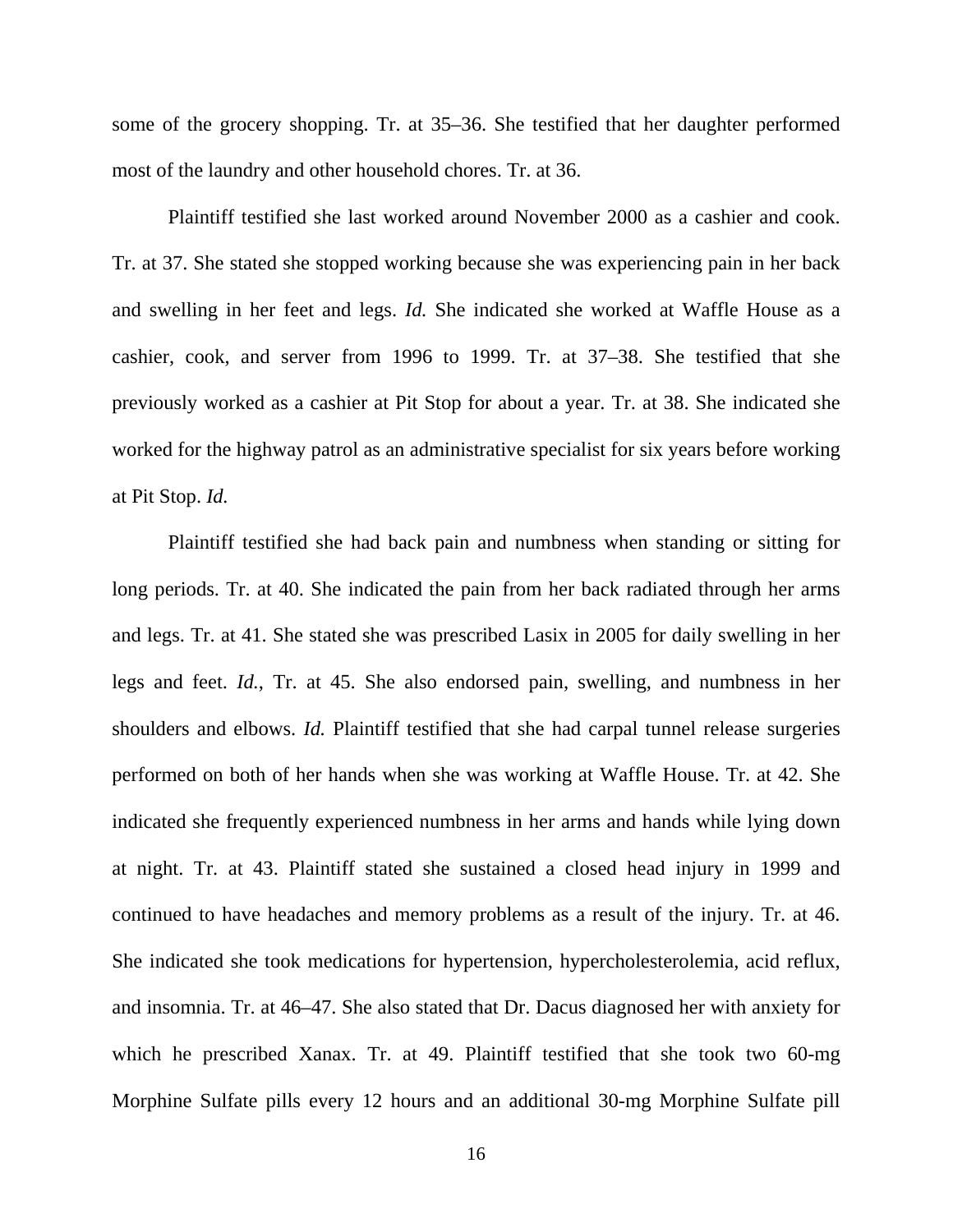every six hours for breakthrough pain. Tr. at 50. She indicated Morphine Sulfate caused drowsiness and stated she would not take it when driving. *Id.*

 When Plaintiff's attorney asked Plaintiff what was the heaviest thing she had lifted in the last five years, Plaintiff stated "my grandson." Tr. at 51. She indicated he likely weighed about 25 pounds when she last lifted him. Tr. at 52. Plaintiff complained of pain when bending. *Id.* She stated she could stand for 10 to 15 minutes at a time. *Id.* Plaintiff testified she could sit for a maximum of one hour at a time. Tr. at 53. She indicated she could walk for "no more than a block" before experiencing pain. *Id.*

 Plaintiff testified she generally awoke between 9:00 and 10:00 a.m. and went to bed around 11:00 p.m. Tr. at 62–63. She indicated she typically spent her days alternating between lying on her sofa and sitting in a chair, watching television and movies, and preparing food for herself. Tr. at 63.

## ii. March 5, 2013

At the hearing on March 5, 2013, Plaintiff testified she lived with her husband to whom she had been married since 1982. Tr. at 470–71. She indicated she weighed 300 pounds. Tr. at 471.

 Plaintiff stated she typically drove to the store once a week. Tr. at 473. She indicated that, in 2005, she sometimes required her husband's assistance when dressing. Tr. at 473–74. She stated she did not need assistance with bathing in 2005, but sometimes needed help when going to the bathroom. Plaintiff testified she did not prepare meals for her family in 2005, but she could heat food in the microwave and prepare sandwiches. Tr.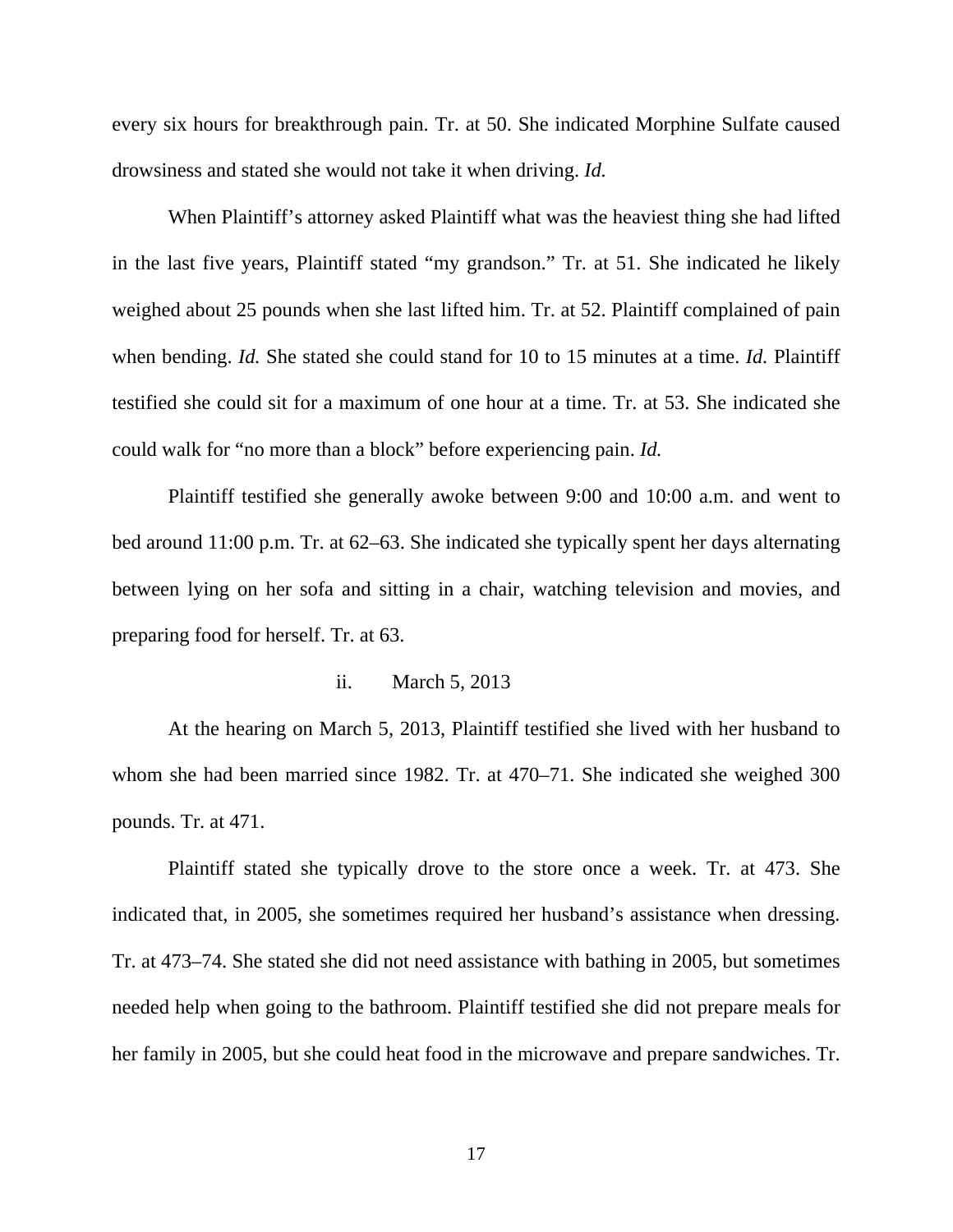at 476. She denied performing any household chores in 2005 and stated her husband and daughter performed all of them. Tr. at 477.

 The ALJ read to Plaintiff the records for the period from August 2004 through December 2006. Tr. at 478–92. He asked Plaintiff about Dr. Dacus's May 3, 2005, treatment note. Tr. at 481. Plaintiff indicated her neighbor's dog knocked her over, causing her to injure her back. Tr. at 482.

 Plaintiff's counsel examined her regarding a questionnaire she completed when she established treatment with Dr. Dacus. Tr. at 495–96. Plaintiff acknowledged she had indicated she had serious back problems, arthritis, and that her joints were frequently painful, swollen, or stiff. *Id.* Plaintiff stated she received additional treatment for her back pain, including referral to a pain management physician and stronger medications, after obtaining an MRI in 2006. Tr. at 497. She indicated she was having the same problems in 2005 that she was having when she had the MRI performed in 2006. Tr. at 499. Plaintiff testified that she treated exclusively with Dr. Dacus since her husband was laid off from his job and they lost their insurance. Tr. at 500.

 Plaintiff's attorney questioned Plaintiff regarding an absence of reference to back problems in some of Dr. Dacus's records. Tr. at 501. Plaintiff stated she had initially suspected that she was experiencing "female problems," but had later concluded the problems were related to her back when she continued to experience them after having outpatient gynecological surgery. *Id.* 

Plaintiff testified she was unable to work in 2004 and 2005 because of the medications she was taking and because she was unable to "stay up for so long" as a

18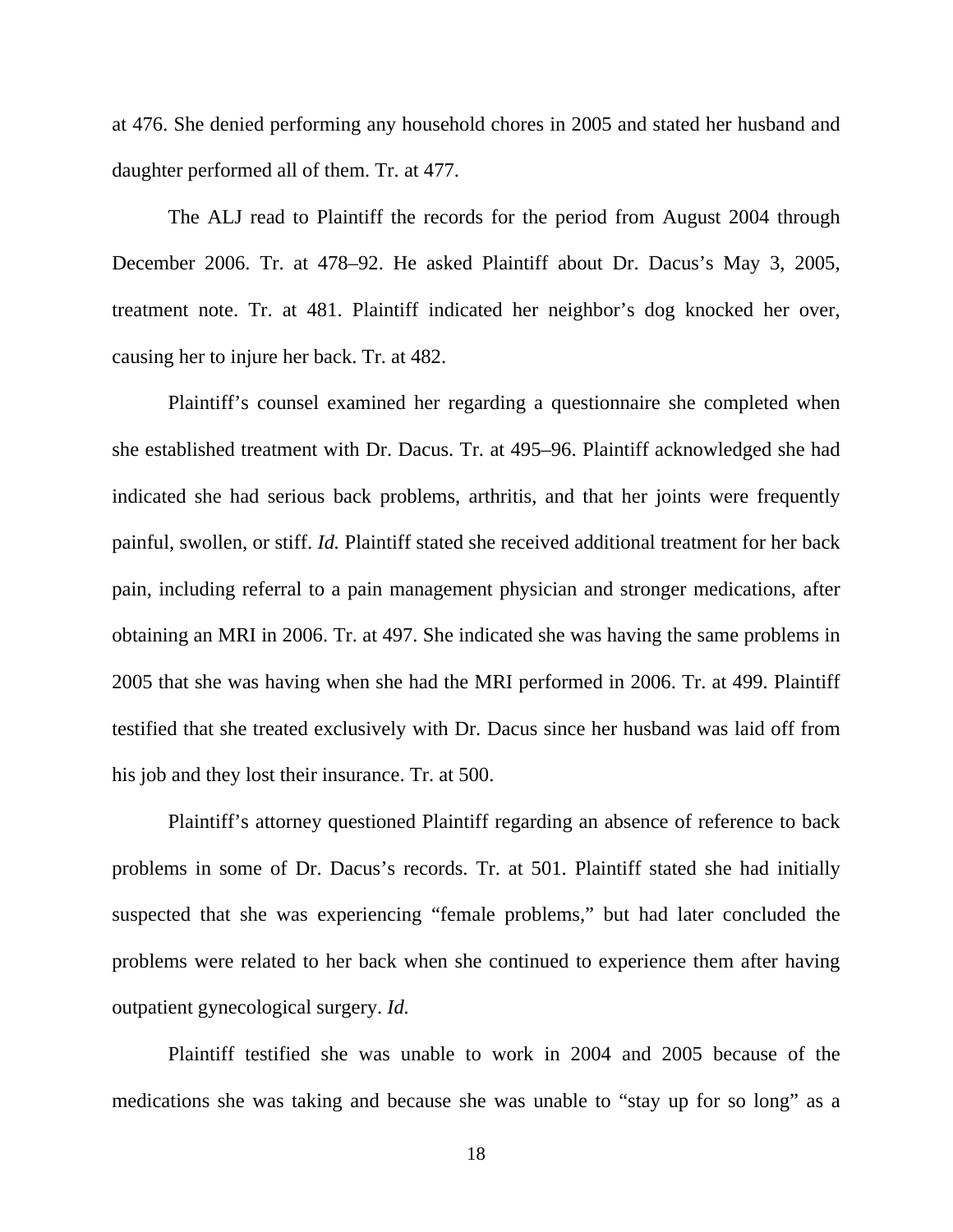result of pain. Tr. at 502. The ALJ questioned Plaintiff regarding her medications. *Id.* He pointed out that she was directed to take Soma at night and that her other medications were not indicated to cause drowsiness. Tr. at 502–03. Plaintiff maintained that Soma prevented her from working. Tr. at 506.

 Plaintiff testified that, in 2005, her back pain prevented her from returning to any of the work she had performed in the past. Tr. at 510. She indicated that, in 2005, she could have stood for 10 to 15 minutes at most during an eight-hour day. Tr. at 512. She then expressed some confusion over the question. *Id.* Her attorney rephrased the question, and Plaintiff indicated that she was incapable of performing a job that required her to stand for six hours out of an eight-hour day or a job that required her to sit for six hours out of an eight-hour day in 2005. Tr. at 512–13.

 The ALJ questioned Plaintiff regarding the questionnaire she completed at Dr. Dacus's office in 2004. Tr. at 515. He pointed out that Plaintiff indicated she took care of her grandmother and walked for exercise. *Id.* Then, he asked her how long she could walk during that time. Tr. at 516. Plaintiff responded she could walk "probably just enough to go to the bathroom." Tr. at 517. The ALJ pointed out the inconsistency between her response and her indication in the 2004 questionnaire that she walked for exercise. *Id.* Plaintiff then responded that she walked to and from her grandmother's trailer in 2005, which was less than 100 yards from her home. Tr. at 517–18. The ALJ asked her how long she could sit during the relevant period. Tr. at 518. She stated she could only sit for 15 to 20 minutes at a time because of numbness and muscle spasms. Tr. at 518–19. Plaintiff testified she could lift nothing heavier than a five-pound bag of sugar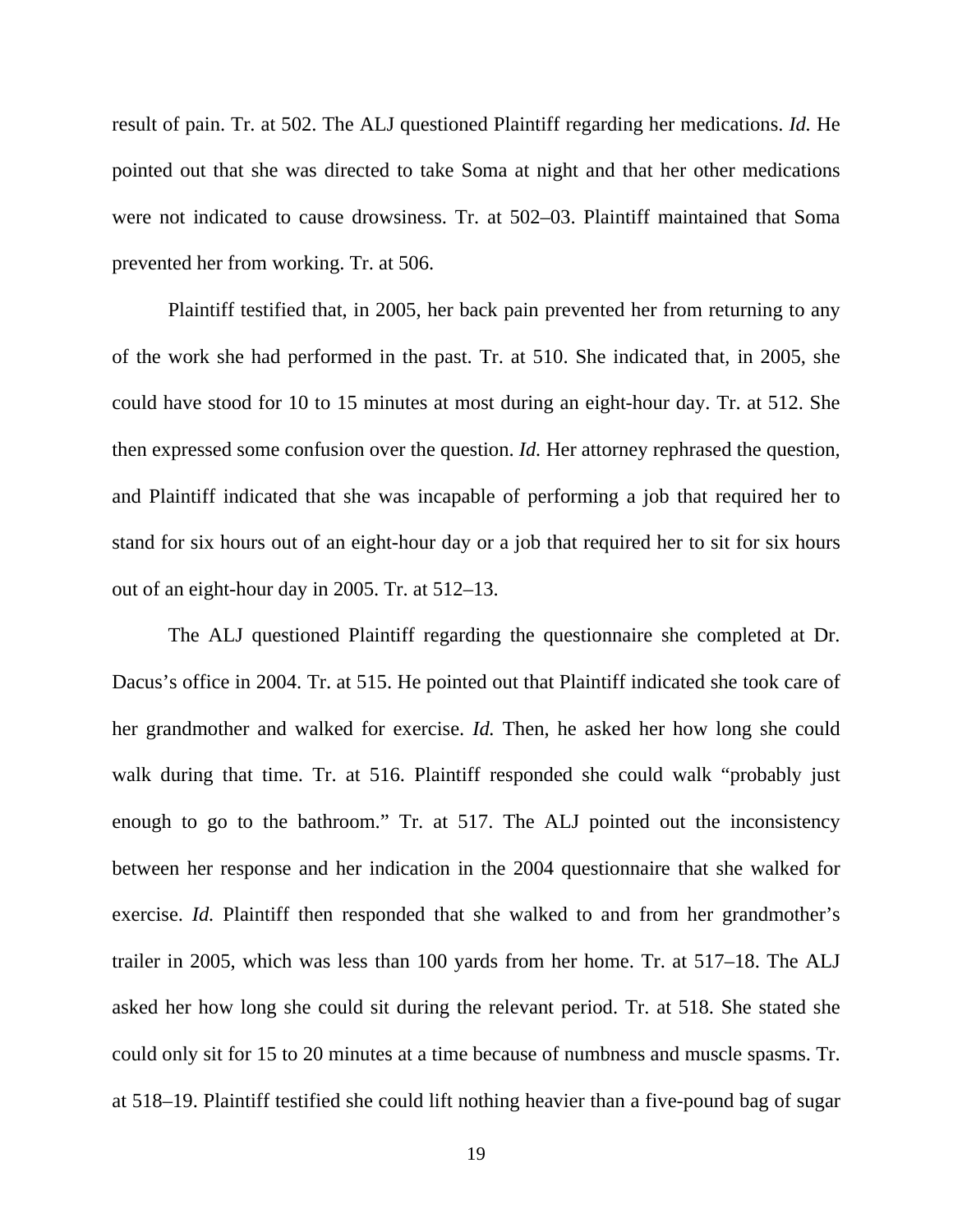during the relevant period. Tr. at 519. Plaintiff indicated no physician placed specific limitations on her activity during the relevant period. *Id.* 

After Plaintiff completed her testimony, the ALJ informed her that her husband, who was testifying as a witness would need to sit where she had been sitting. Tr. at 520. The ALJ stated "[y]ou have been sitting in that chair now for an hour and 15 minutes; I'm sure you probably want to stand up." *Id.* 

# b. Witness Testimony

 At the hearing on March 5, 2013, Plaintiff's husband Billy Ray Bailey ("Mr. Bailey") testified as a witness. Tr. at 520–28. Mr. Bailey stated that he and Plaintiff were married on March 28, 1982, and lived together at all times since they were married. Tr. at 521–22. He indicated he performed "a job or two every week" or "every other week," but did not maintain regular employment. Tr. at 522. He denied having a driver's license and stated he had not had one in "well over 10 years." *Id.* Mr. Bailey stated Plaintiff experienced back pain prior to 2005. Tr. at 523. He indicated Plaintiff also noticed pain and numbness in her legs. Tr. at 524.

 Mr. Bailey testified that he started performing household chores to assist his wife approximately 12 years earlier. *Id.* He stated Plaintiff's condition had deteriorated and she had been able to do less and less over time. *Id.* Mr. Bailey indicated his daughter performed most of the household chores in 2005. Tr. at 525. He stated Plaintiff tried to wash dishes in 2005, but had to lean against the sink and "finally" had to "go sit down." *Id.* Mr. Bailey testified that, during the relevant period, he typically had to help Plaintiff to use the bathroom once daily because she was experiencing cramps. Tr. at 526–27. He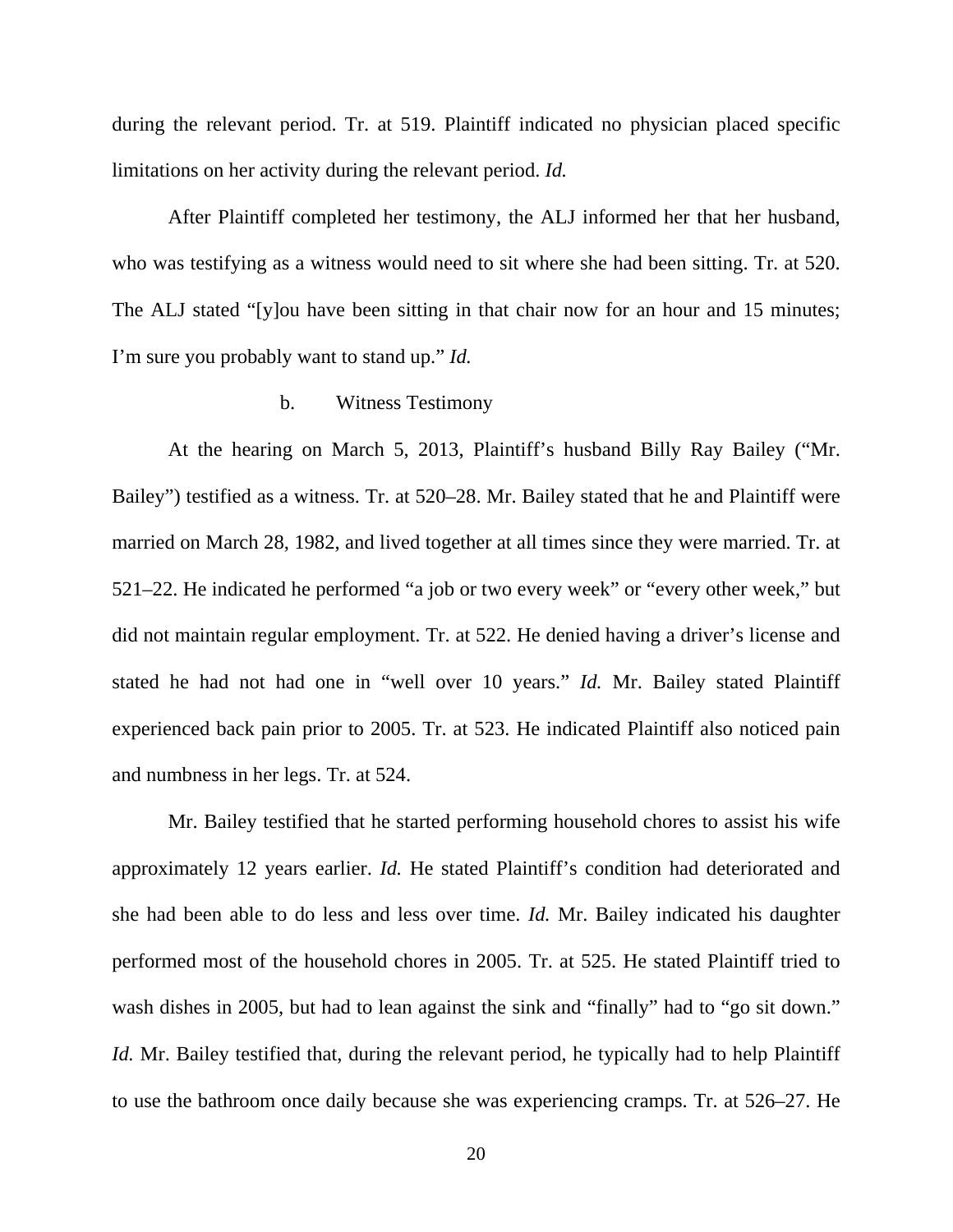stated he had to assist Plaintiff in climbing stairs and the ramp at their home. Tr. at 527– 28. Mr. Bailey indicated he added a wheelchair ramp to his home in 2003 or 2004. Tr. at 528. He stated Plaintiff needed assistance in getting out of the car since around 2001. *Id.*

#### c. Vocational Expert Testimony

### i. December 21, 2009

 Vocational Expert ("VE") Joel Leonard reviewed the record and testified at the hearing on December 21, 2009. Tr. at 64–74. The VE categorized Plaintiff's PRW as a waitress, *Dictionary of Occupational Titles* ("*DOT*") number 311.477-034, as light and semiskilled with a specific vocational preparation ("SVP") of four; a short order cook, *DOT* number 313.374-014, as light and semiskilled with a SVP of three; and a sales clerk, *DOT* number 290.477-014, as light and semiskilled with a SVP of three. Tr. at 67.

 The ALJ described a hypothetical individual of Plaintiff's vocational profile who could lift no more than 50 pounds occasionally and 25 pounds frequently. Tr. at 68. The VE testified that the restriction would not preclude the hypothetical individual from performing any of Plaintiff's PRW. *Id.*

 The ALJ described a second hypothetical individual of Plaintiff's vocational profile who could lift no more than 20 pounds occasionally and 10 pounds frequently; could stoop, twist, crouch, kneel, climb stairs and ramps, crawl, and balance no more than occasionally; and could not climb ladders, ropes, or scaffolds. Tr. at 68. The ALJ asked if those restrictions would allow for the performance of Plaintiff's PRW. Tr. at 68–69. The VE testified that the restrictions would allow for performance of Plaintiff's PRW as a cashier and a sales clerk with approximately 15,000 jobs statewide and approximately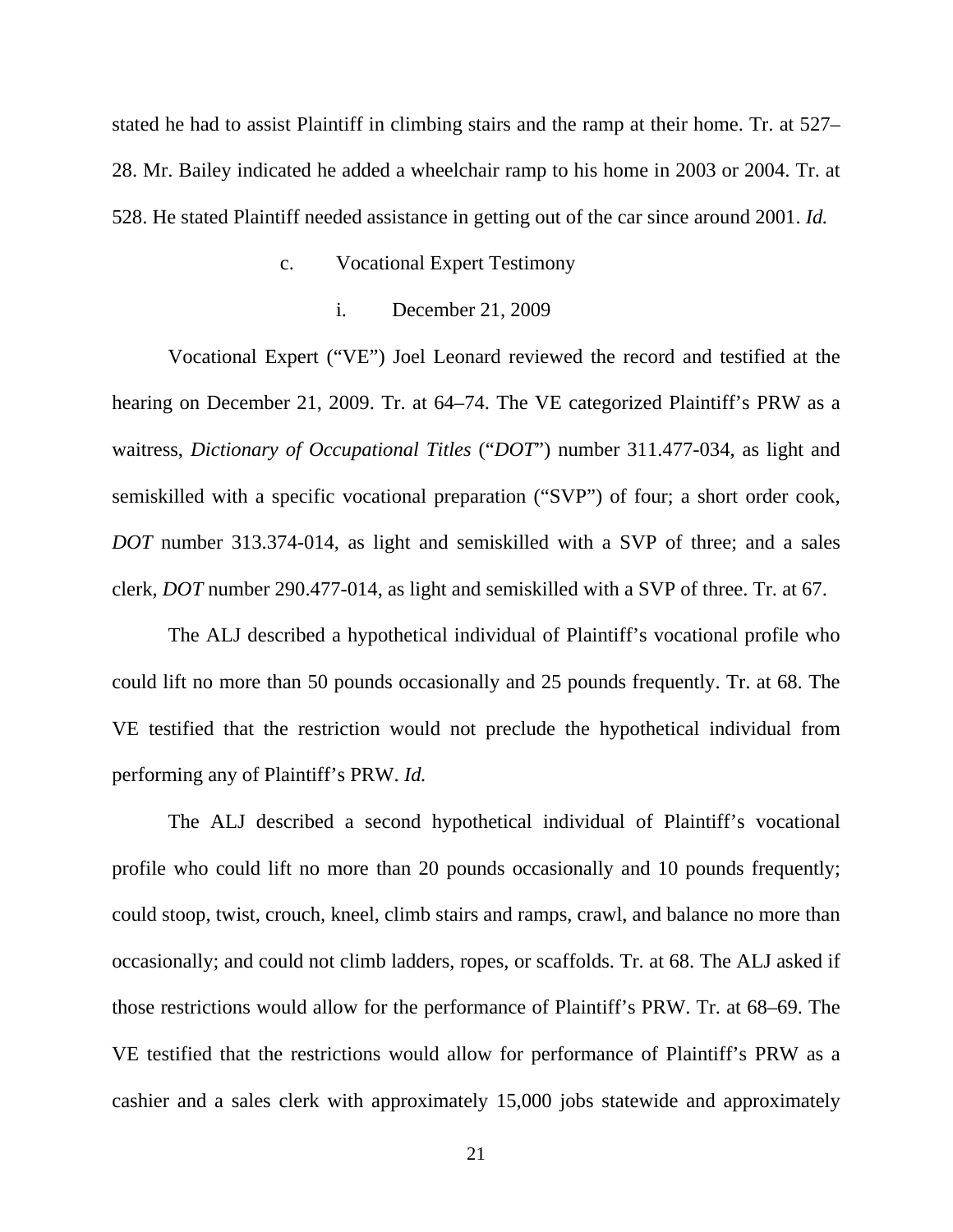one million jobs nationally. Tr. at 69–70. He also indicated that the hypothetical individual could perform the job of hotel clerk, *DOT* number 238.367-038, with 3,400 jobs in South Carolina and 250,000 jobs nationally, which utilized transferable skills from her PRW. Tr. at 71.

 The ALJ described a third hypothetical individual of Plaintiff's vocational profile who could lift no more than 10 pounds occasionally and less than 10 pounds frequently; could stoop, twist, balance, crouch, kneel, crawl, and climb ramps and stairs no more than occasionally; and could not climb ladders, ropes, or scaffolds. *Id.* The VE testified the restrictions would not allow for the performance of Plaintiff's PRW. Tr. at 72. The ALJ asked the VE if the restrictions would allow for the performance of other jobs. *Id.* The VE identified semiskilled, sedentary jobs with transferable skills from Plaintiff's PRW that included information desk attendant, *DOT* number 237.367-022, with 572 jobs in South Carolina and 66,000 jobs nationally and seated service cashier, *DOT* number 211.462-026, with 870 jobs statewide and 52,000 jobs nationally. *Id.*

 The ALJ described a fourth hypothetical individual who was limited to standing for less than two hours out of an eight-hour day; sitting for about four hours out of an eight-hour day; sitting for one hour at a time; standing for one hour at a time; was unable to climb ladders, ropes, or scaffolds; could rarely twist, crouch, climb stairs or ramps, or engage in other postural activities; could lift up to 20 pounds occasionally and 10 pounds frequently; would have frequent interference to attention and concentration for even simple work tasks; and would miss more than four days of work per month. Tr. at 73. The ALJ asked if there were any jobs that would accommodate those restrictions. *Id.* The VE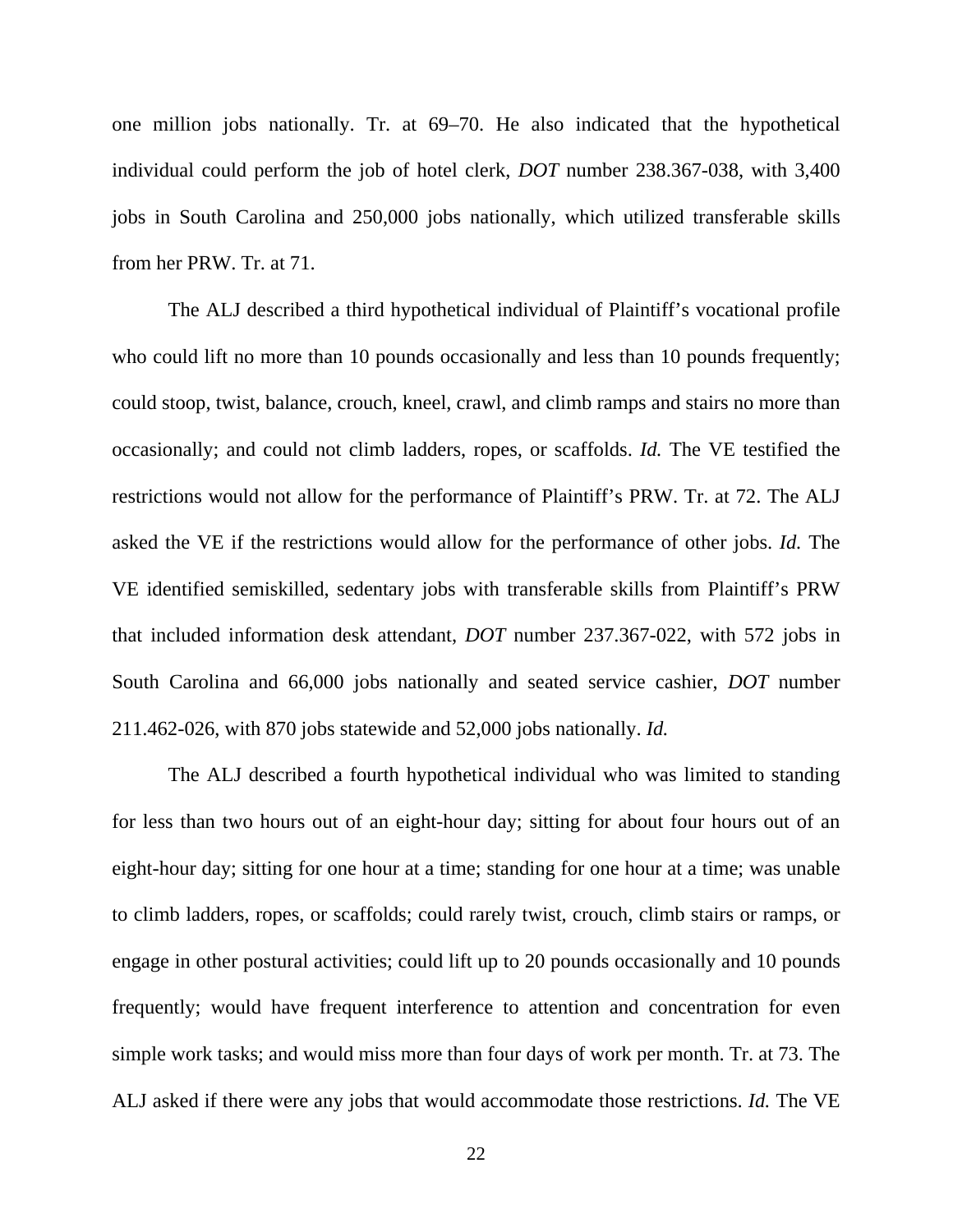testified that there would be no jobs because of the impairment to attention and concentration, the fact that it was less than sedentary work, the total number of hours sitting and standing, and the expected absences on four or more days per month. Tr. at 73–74.

## ii. March 5, 2013

 At the hearing on March 5, 2013, VE Robert E. Brabham, Jr., appeared and testified. Tr. at 529–. The VE described Plaintiff's PRW as a cashier, *DOT* number 211.462-014, as light with a SVP of three; a cook, *DOT* number 313.374-014, as light with a SVP of three; and a waitress, *DOT* number 350.677-030, as light with a SVP of three. Tr. at 530–31.

 The ALJ described a hypothetical individual of Plaintiff's vocational profile who was restricted to no lifting or carrying over 25 pounds frequently and 50 pounds occasionally. Tr. at 531. The ALJ asked if that restriction would allow for the performance of Plaintiff's PRW. *Id.* The VE testified the hypothetical individual could perform Plaintiff's PRW. *Id.*

 The ALJ next described a hypothetical individual of Plaintiff's vocational profile who was limited to no lifting or carrying over 20 pounds occasionally and 10 pounds frequently; no more than occasional stooping, crawling, balancing, crouching, kneeling, or climbing of stairs or ramps; and no climbing of ladders, ropes, or scaffolds. Tr. at 531– 32. He asked if those restrictions would allow for performance of Plaintiff's PRW. Tr. at 532. The VE testified that Plaintiff's PRW would allow for the restrictions in the second hypothetical. *Id.* The ALJ asked if Plaintiff's PRW could be performed if he were to add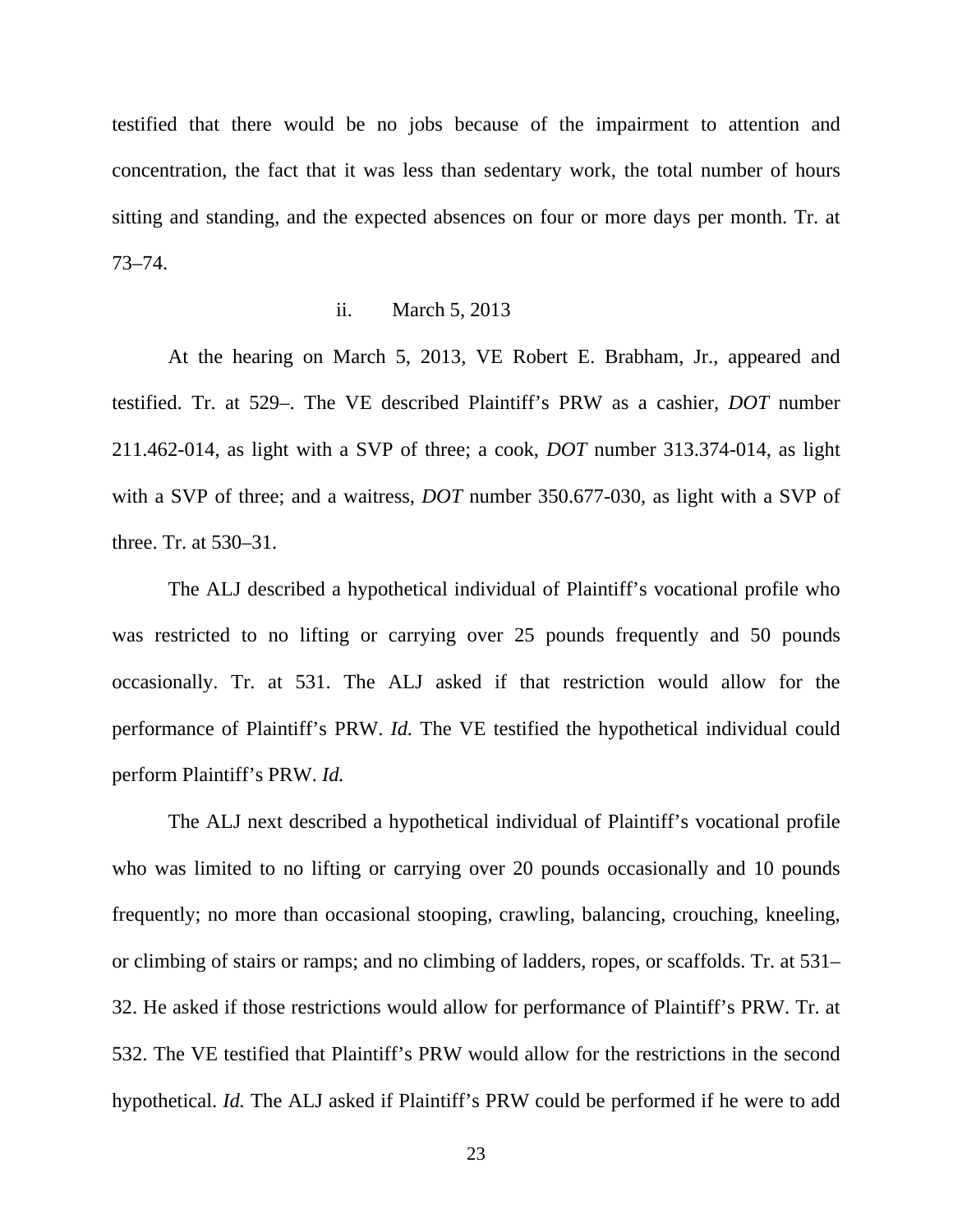to the second hypothetical a restriction to simple, repetitive tasks that did not require ongoing interaction with the general public. *Id.* The VE indicated the additional restrictions would eliminate all of Plaintiff's PRW, but would allow for light, unskilled work as a production inspector, *DOT* number 222.687-042, with 9,000 jobs in the local economy and in excess of 345,000 jobs nationally, and a garment folder, *DOT* number 789.687-066, with 1,000 positions in the local economy and in excess of 39,000 positions nationally. Tr. at 532–33.

 For a third hypothetical, the ALJ asked the VE to assume an individual of Plaintiff's vocational profile who was limited to lifting and carrying no more than 10 pounds occasionally and less than 10 pounds frequently; no standing or walking over an aggregate of two hours in an eight-hour workday; no more than occasional stooping, balancing, crouching, kneeling, or climbing of stairs or ramps; no crawling; and no climbing of ladders, ropes, or scaffolds. Tr. at 533. The VE testified the restrictions would not allow for performance of Plaintiff's PRW. *Id.* The ALJ added to the hypothetical a limitation to simple, routine tasks that did not require ongoing interaction with the general public. Tr. at 533–34. He asked the VE to identify jobs that would accommodate those restrictions. Tr. at 534. The VE identified sedentary, unskilled jobs as an assembler, *DOT* number 739.684-094, with 8,000 positions in the local economy and in excess of 350,000 positions nationally, and a machine tender, *DOT* number 731.685- 014, with 7,000 positions in the local economy and in excess of 275,000 positions nationally. Tr. at 534.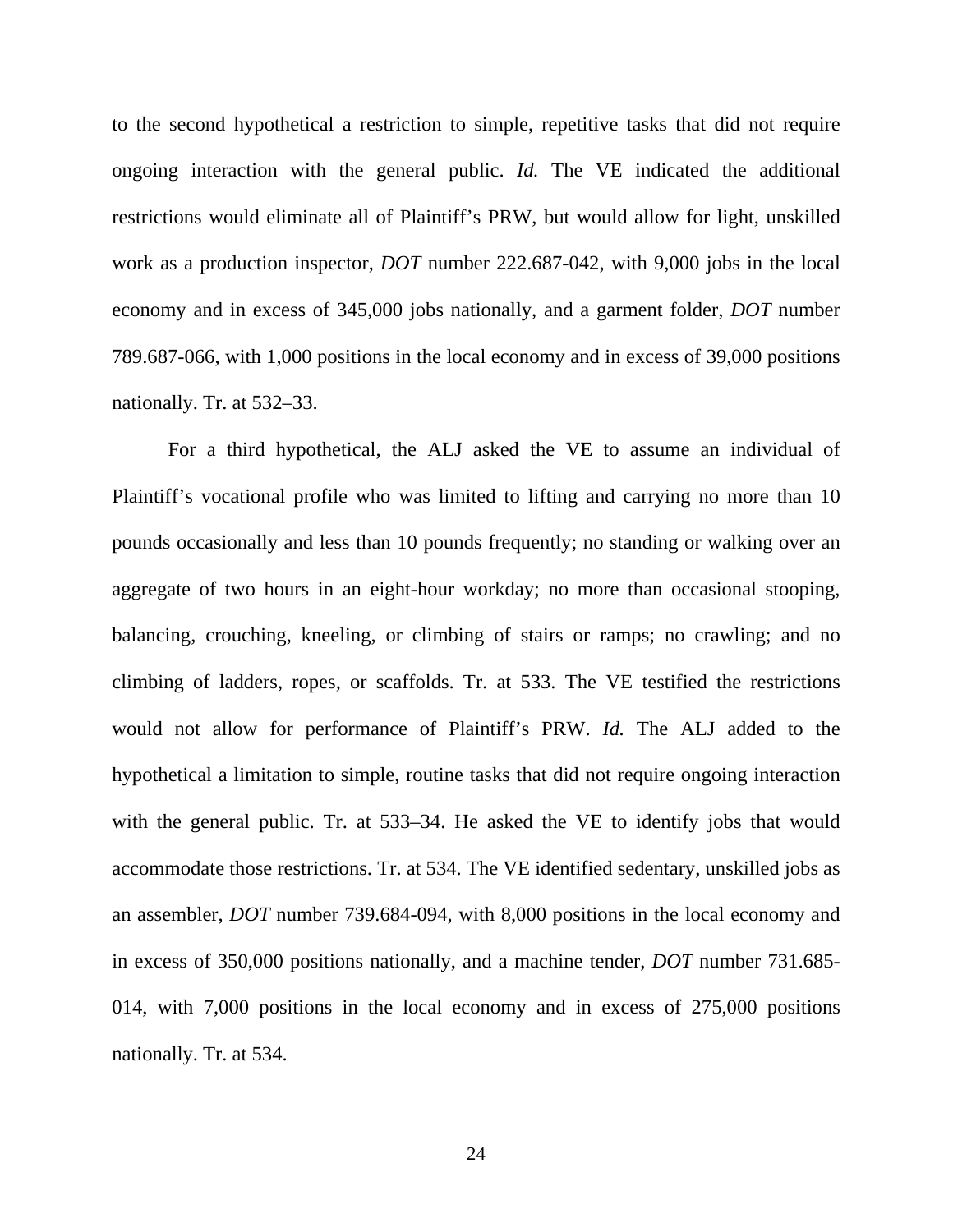The ALJ then referenced Dr. Dacus's statement and asked the VE to assume a hypothetical individual of Plaintiff's vocational profile who was limited to sitting four hours a day and standing or walking less than two hours a day; could walk one block without rest, sit for one hour at a time, and stand for one hour at a time; could rarely twist, stoop, crouch, and climb stairs; could never climb ladders ropes or scaffolds; and could lift 20 pounds occasionally and 10 pounds frequently. Tr. at 534–35. The VE testified there were no jobs that would allow for the restrictions in the hypothetical. Tr. at 535. He stated standing, sitting, and walking for a total of six hours out of an eight-hour day would allow for less than full-time gainful activity. *Id.*

 The ALJ asked the VE if an individual could perform the jobs of assembler, machine tender, production inspector, and garment folder if she needed to alternate sitting and standing every hour. Tr. at 536. The VE stated the *DOT* did not address the sit-stand option, but, based on his experience, the jobs could be performed with no more than a 50 percent reduction in the number available. *Id.*

 The ALJ asked if there would be jobs an individual could perform if she were unable to maintain concentration, persistence, and pace for 15 to 20 percent of each twohour block of time. Tr. at 537. The VE stated that being off-task so frequently would exceed normal, allowable break time and would be inconsistent with gainful employment. *Id.*

 The ALJ asked the VE to indicate how the jobs would be affected if the individual were predicted to be absent from work four or more days per month. *Id.* The VE testified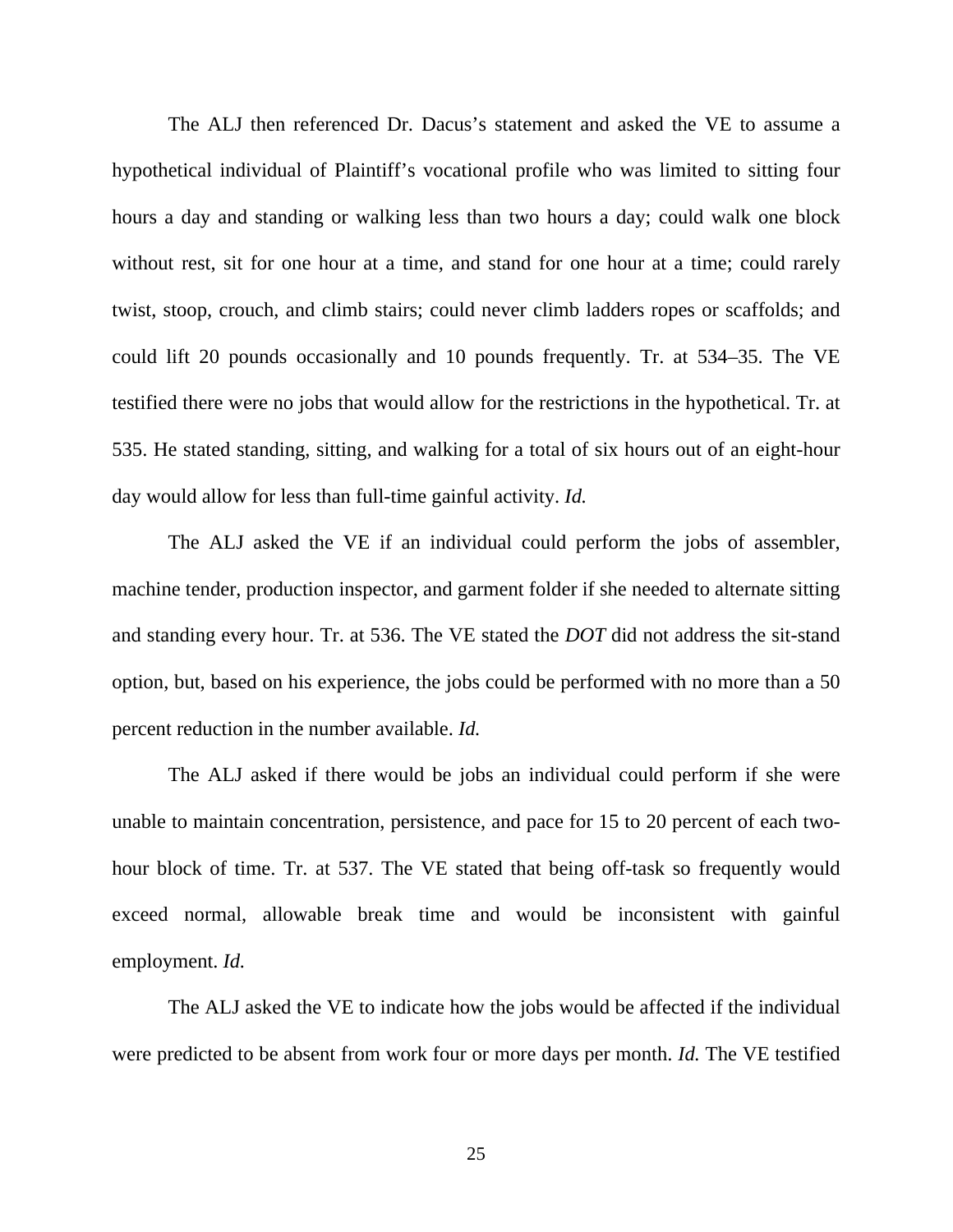that was excessive in terms of normal, allowable absenteeism and would be inconsistent

with gainful activity. Tr. at 538.

# 2. The ALJ's Findings

In his decision dated April 5, 2013, the ALJ made the following findings of fact

and conclusions of law:

- 1. The claimant last met the insured status requirements of the Social Security Act on December 31, 2005.
- 2. The claimant did not engage in substantial gainful activity during the period from her alleged onset date of August 31, 2000 through her date last insured of December 31, 2005 (20 CFR 404.1571 *et seq.*).
- 3. Through the date last insured, the claimant had the following severe impairments: lumbar spine degenerative disc disease with radiculopathy, obesity, and anxiety (20 CFR 404.1520(c)).
- 4. Through the date last insured, the claimant did not have an impairment or combination of impairments that met or medically equaled the severity of one of the listed impairments in 20 CFR Part 404, Subpart P, Appendix 1 (20 CFR 404.1520(d), 404.1525 and 404.1526).
- 5. After careful consideration of the entire record, I find that, through the date last insured, the claimant had the residual functional capacity of no lifting or carrying over 10 pounds occasionally and less than 10 pounds frequently; with no standing or walking over an aggregate of two hours in an eight-hour workday; with alternating between sitting and standing at the workstation every 60 minutes; with no more than occasional stooping, balancing, crouching, kneeling, and climbing of stairs and ramps; with no crawling, and no climbing of ladders, ropes, or scaffolds; limited to simple, routine tasks; and with no ongoing interaction with the general public.
- 6. Through the date last insured, the claimant was unable to perform any past relevant work (20 CFR 404.1565).
- 7. The claimant was born on September 10, 1967, and was 38 years old, which is defined as a younger individual age 18–44, on the date last insured (20 CFR 404.1563).
- 8. The claimant has at least a high school education and is able to communicate in English (20 CFR 404.1564).
- 9. Transferability of job skills is not material to the determination of disability because using the Medical-Vocational Rules as a framework supports a finding that the claimant is "not disabled," whether or not the claimant has transferable job skills (See SSR 82-41 and 20 CFR Part 404, Subpart P, Appendix 2).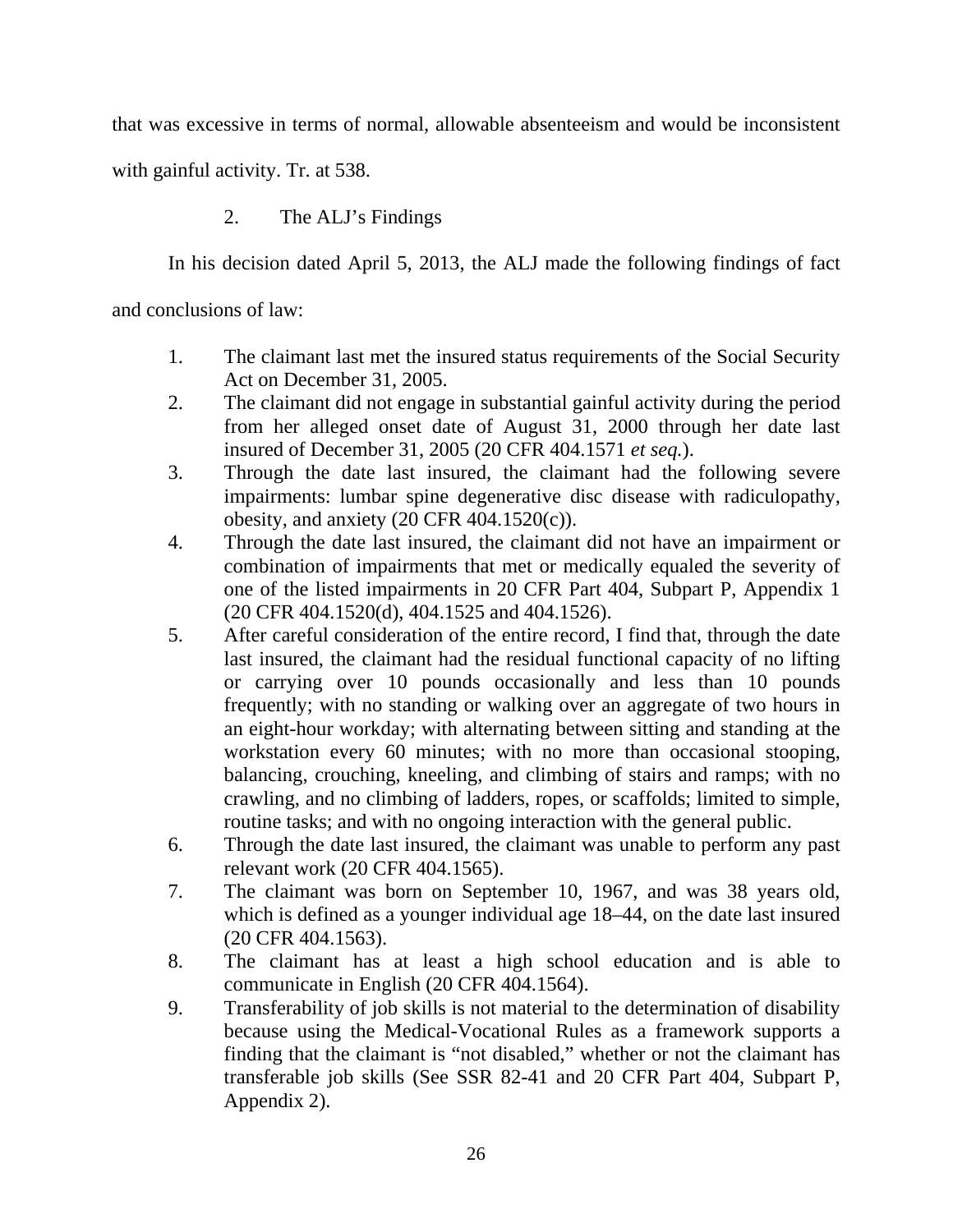- 10. Through the date last insured, considering the claimant's age, education, work experience, and residual functional capacity, there were jobs that existed in significant numbers in the national economy that the claimant could have performed (20 CFR 404.1569 and 404.1569(a)).
- 11. The claimant was not under a disability, as defined in the Social Security Act, at any time from August 31, 2000, the alleged onset date, through December 31, 2005, the date last insured (20 CFR 404.1520(g)).

Tr. at 445–59.

II. Discussion

 Plaintiff alleges the Commissioner erred because the ALJ failed to accord controlling weight to the opinion of her treating physician. The Commissioner counters that substantial evidence supports the ALJ's findings and that the ALJ committed no legal error in his decision.

- A. Legal Framework
	- 1. The Commissioner's Determination-of-Disability Process

 The Act provides that disability benefits shall be available to those persons insured for benefits, who are not of retirement age, who properly apply, and who are under a "disability." 42 U.S.C. § 423(a). Section  $423(d)(1)(A)$  defines disability as:

the inability to engage in any substantial gainful activity by reason of any medically determinable physical or mental impairment which can be expected to result in death or which has lasted or can be expected to last for at least 12 consecutive months.

42 U.S.C. § 423(d)(1)(A).

 To facilitate a uniform and efficient processing of disability claims, regulations promulgated under the Act have reduced the statutory definition of disability to a series of five sequential questions. *See, e.g., Heckler v. Campbell*, 461 U.S. 458, 460 (1983) (discussing considerations and noting "need for efficiency" in considering disability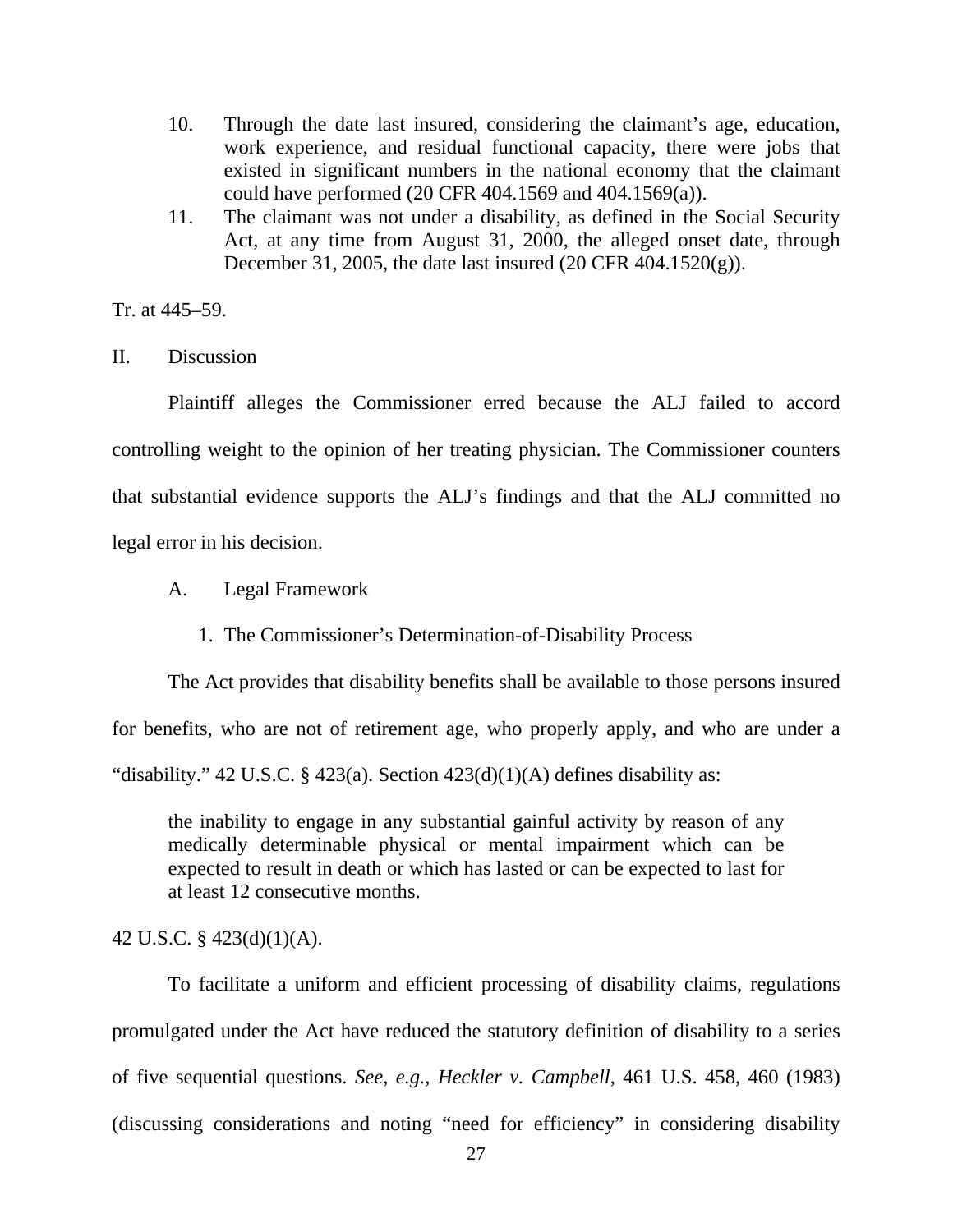claims). An examiner must consider the following: (1) whether the claimant is engaged in substantial gainful activity; (2) whether she has a severe impairment; (3) whether that impairment meets or equals an impairment included in the Listings;<sup>3</sup> (4) whether such impairment prevents claimant from performing  $PRW$ ; and (5) whether the impairment prevents her from doing substantial gainful employment. *See* 20 C.F.R. § 404.1520. These considerations are sometimes referred to as the "five steps" of the Commissioner's disability analysis. If a decision regarding disability may be made at any step, no further inquiry is necessary. 20 C.F.R. § 404.1520(a)(4) (providing that if Commissioner can find claimant disabled or not disabled at a step, Commissioner makes determination and does not go on to the next step).

 A claimant is not disabled within the meaning of the Act if she can return to PRW as it is customarily performed in the economy or as the claimant actually performed the work. *See* 20 C.F.R. Subpart P, § 404.1520(a), (b); Social Security Ruling ("SSR") 82-62

<sup>&</sup>lt;sup>3</sup> The Commissioner's regulations include an extensive list of impairments ("the Listings" or "Listed impairments") the Agency considers disabling without the need to assess whether there are any jobs a claimant could do. The Agency considers the Listed impairments, found at 20 C.F.R. part 404, subpart P, Appendix 1, severe enough to prevent all gainful activity. 20 C.F.R. § 404.1525. If the medical evidence shows a claimant meets or equals all criteria of any of the Listed impairments for at least one year, she will be found disabled without further assessment. 20 C.F.R. § 404.1520(a)(4)(iii). To meet or equal one of these Listings, the claimant must establish that her impairments match several specific criteria or be "at least equal in severity and duration to [those] criteria." 20 C.F.R. § 404.1526; *Sullivan v. Zebley*, 493 U.S. 521, 530 (1990); *see Bowen v. Yuckert*, 482 U.S. 137, 146 (1987) (noting the burden is on claimant to establish his impairment is disabling at Step 3).

<sup>&</sup>lt;sup>4</sup> In the event the examiner does not find a claimant disabled at the third step and does not have sufficient information about the claimant's past relevant work to make a finding at the fourth step, he may proceed to the fifth step of the sequential evaluation process pursuant to 20 C.F.R. § 404.1520(h).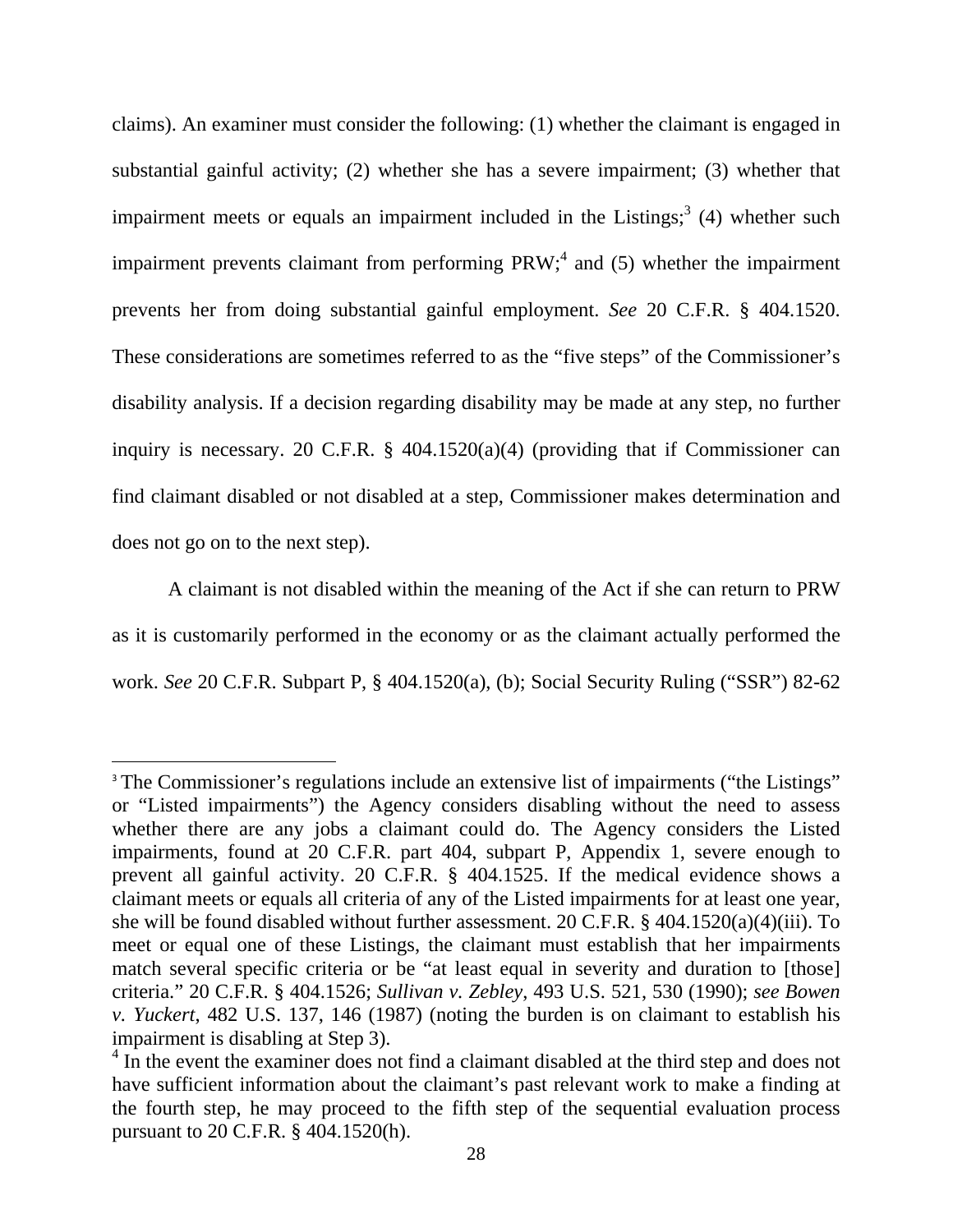(1982). The claimant bears the burden of establishing her inability to work within the meaning of the Act. 42 U.S.C.  $\S$  423(d)(5).

 Once an individual has made a prima facie showing of disability by establishing the inability to return to PRW, the burden shifts to the Commissioner to come forward with evidence that claimant can perform alternative work and that such work exists in the regional economy. To satisfy that burden, the Commissioner may obtain testimony from a VE demonstrating the existence of jobs available in the national economy that claimant can perform despite the existence of impairments that prevent the return to PRW. *Walls v. Barnhart*, 296 F.3d 287, 290 (4th Cir. 2002). If the Commissioner satisfies that burden, the claimant must then establish that she is unable to perform other work. *Hall v. Harris*, 658 F.2d 260, 264–65 (4th Cir. 1981); *see generally Bowen v. Yuckert*, 482 U.S. 137, 146 n.5 (1987) (regarding burdens of proof).

## 2. The Court's Standard of Review

 The Act permits a claimant to obtain judicial review of "any final decision of the Commissioner [] made after a hearing to which he was a party." 42 U.S.C. § 405(g). The scope of that federal court review is narrowly-tailored to determine whether the findings of the Commissioner are supported by substantial evidence and whether the Commissioner applied the proper legal standard in evaluating the claimant's case. *See Richardson v. Perales*, 402 U.S. 389, 390 (1971); *Walls*, 296 F.3d at 290 (*citing Hays v. Sullivan*, 907 F.2d 1453, 1456 (4th Cir. 1990)).

 The court's function is not to "try these cases de novo or resolve mere conflicts in the evidence." *Vitek v. Finch*, 438 F.2d 1157, 1157–58 (4th Cir. 1971); *see Pyles v.* 

29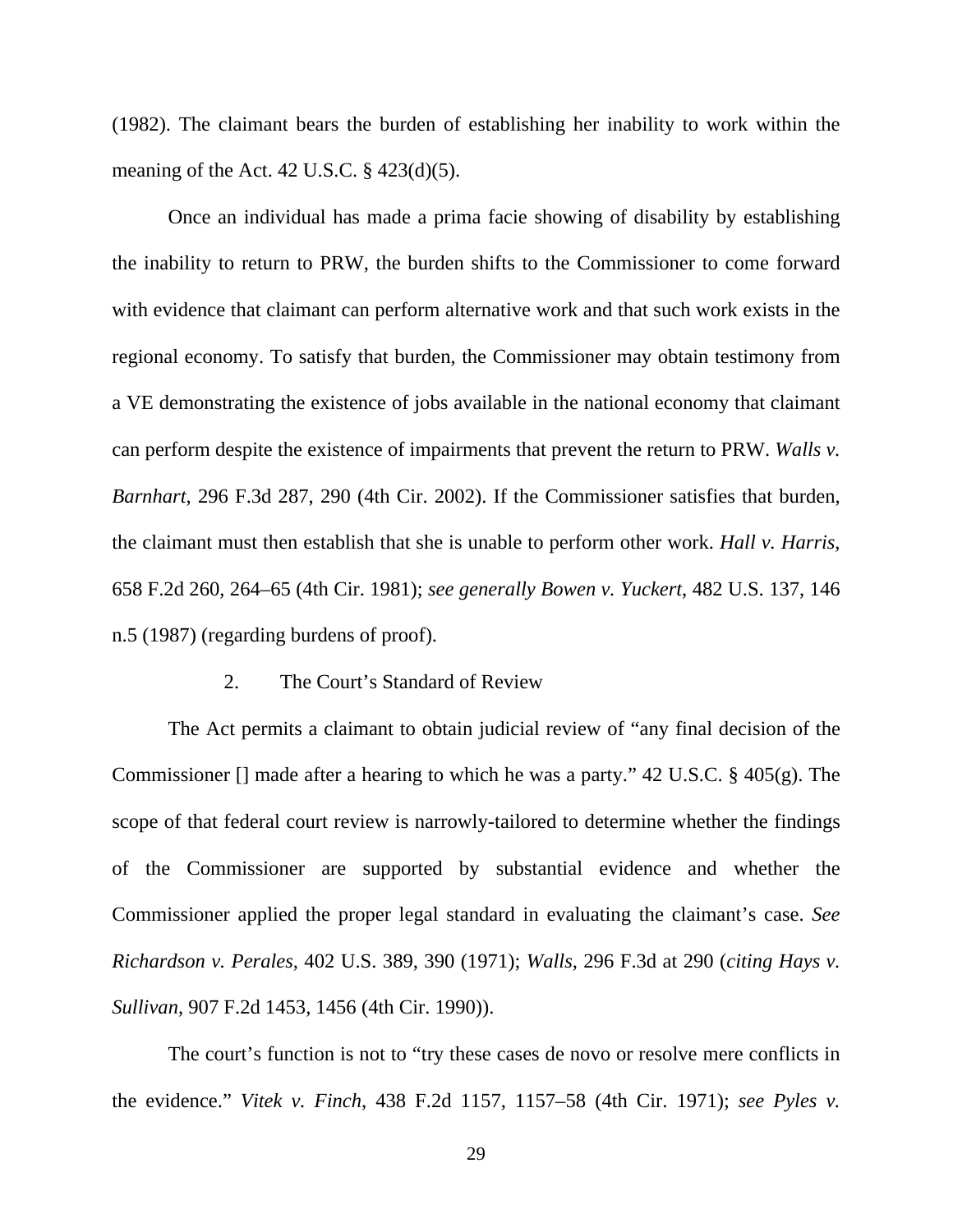*Bowen*, 849 F.2d 846, 848 (4th Cir. 1988) (*citing Smith v. Schweiker*, 795 F.2d 343, 345 (4th Cir. 1986)). Rather, the court must uphold the Commissioner's decision if it is supported by substantial evidence. "Substantial evidence" is "such relevant evidence as a reasonable mind might accept as adequate to support a conclusion." *Richardson*, 402 U.S. at 390, 401; *Johnson v. Barnhart*, 434 F.3d 650, 653 (4th Cir. 2005). Thus, the court must carefully scrutinize the entire record to assure there is a sound foundation for the Commissioner's findings and that her conclusion is rational. *See Vitek*, 438 F.2d at 1157– 58; *see also Thomas v. Celebrezze*, 331 F.2d 541, 543 (4th Cir. 1964). If there is substantial evidence to support the decision of the Commissioner, that decision must be affirmed "even should the court disagree with such decision." *Blalock v. Richardson*, 483 F.2d 773, 775 (4th Cir. 1972).

# B. Analysis

 Plaintiff raises only one objection to the Commissioner's decision, arguing that the ALJ erred in failing to accord controlling weight to Dr. Dacus's opinion. [ECF No. 13 at 2]. She maintains the ALJ failed to state "good reasons" under 20 C.F.R. §  $404.1527(c)(2)^5$  for rejecting the sitting limitation set forth in Dr. Dacus's opinion. *Id.* at 3, 13–14. Plaintiff further contends that Dr. Dacus's opinion was supported by the record. *Id.* at 5–7. Finally, Plaintiff requests that the undersigned reverse the Commissioner's decision and remand the claim for a calculation of benefits. *Id.* at 14.

<sup>&</sup>lt;sup>5</sup> Plaintiff refers to 20 C.F.R. § 1527(d)(2), but her argument is more consistent with 20 C.F.R. § 1527(c)(2), which addresses the treatment relationship, as opposed to 20 C.F.R. § 404.1527(d)(2), which concerns opinions on issues reserved to the Commissioner.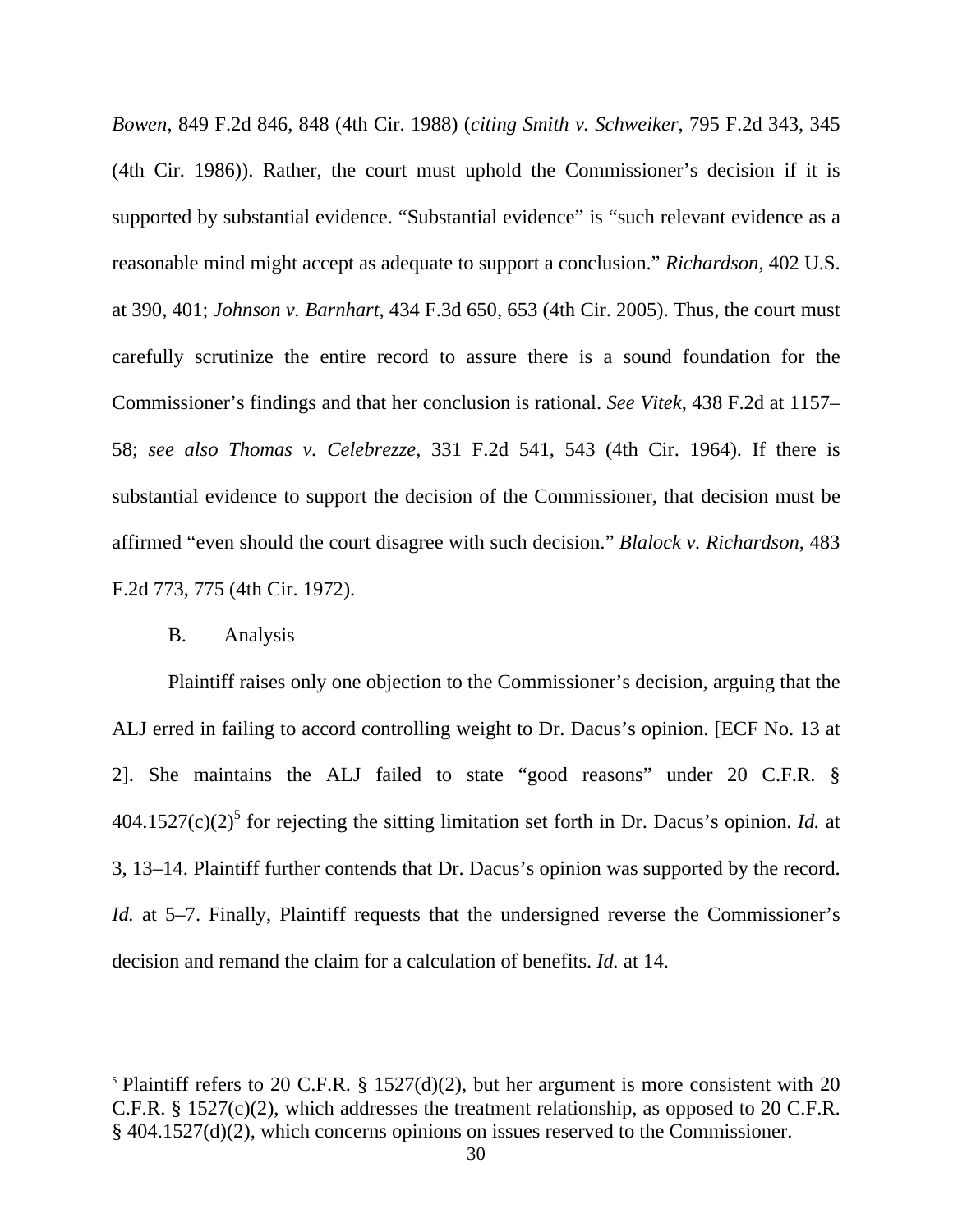The Commissioner argues the ALJ adequately assessed Dr. Dacus's opinion and provided a detailed and well-reasoned explanation for his decision to accord little weight to parts of it. [ECF No. 16 at 1–2]. The Commissioner also contends the record contains medical opinions that conflict with Dr. Dacus's opinion. *Id.* at 8–9. She further argues that substantial evidence supported the ALJ's findings. *Id.* at 17–18.

 Judge Hendricks's order remanded the claim because the ALJ failed to adequately consider Dr. Dacus's opinion. *See* Tr. at 569–71. Judge Hendricks specifically found that the ALJ failed to address evidence that supported Dr. Dacus's opinion and failed to explain why he rejected the part of Dr. Dacus's opinion concerning Plaintiff's abilities to stand and walk, while accepting other parts of the opinion. *See* Tr. at 569, 571.

 Medical opinions are "statements from physicians and psychologists or other acceptable medical sources that reflect judgments about the nature and severity of your impairment(s), including your symptoms, diagnosis and prognosis, what you can still do despite impairment(s), and your physical or mental restrictions." SSR 96-5p, *quoting* 20 C.F.R. §§ 404.1527(a)(2). If a treating source's medical opinion is "well-supported and not inconsistent with the other substantial evidence in the case record, it must be given controlling weight[.]" SSR 96-2p; *see also* 20 C.F.R. §§ 404.1527(c)(2) (providing treating source's opinion will be given controlling weight if well-supported by medicallyacceptable clinical and laboratory diagnostic techniques and not inconsistent with other substantial evidence in the record).

Pursuant to SSR 96-2p:

Adjudicators must remember that a finding that a treating source medical opinion is not well-supported by medically acceptable clinical and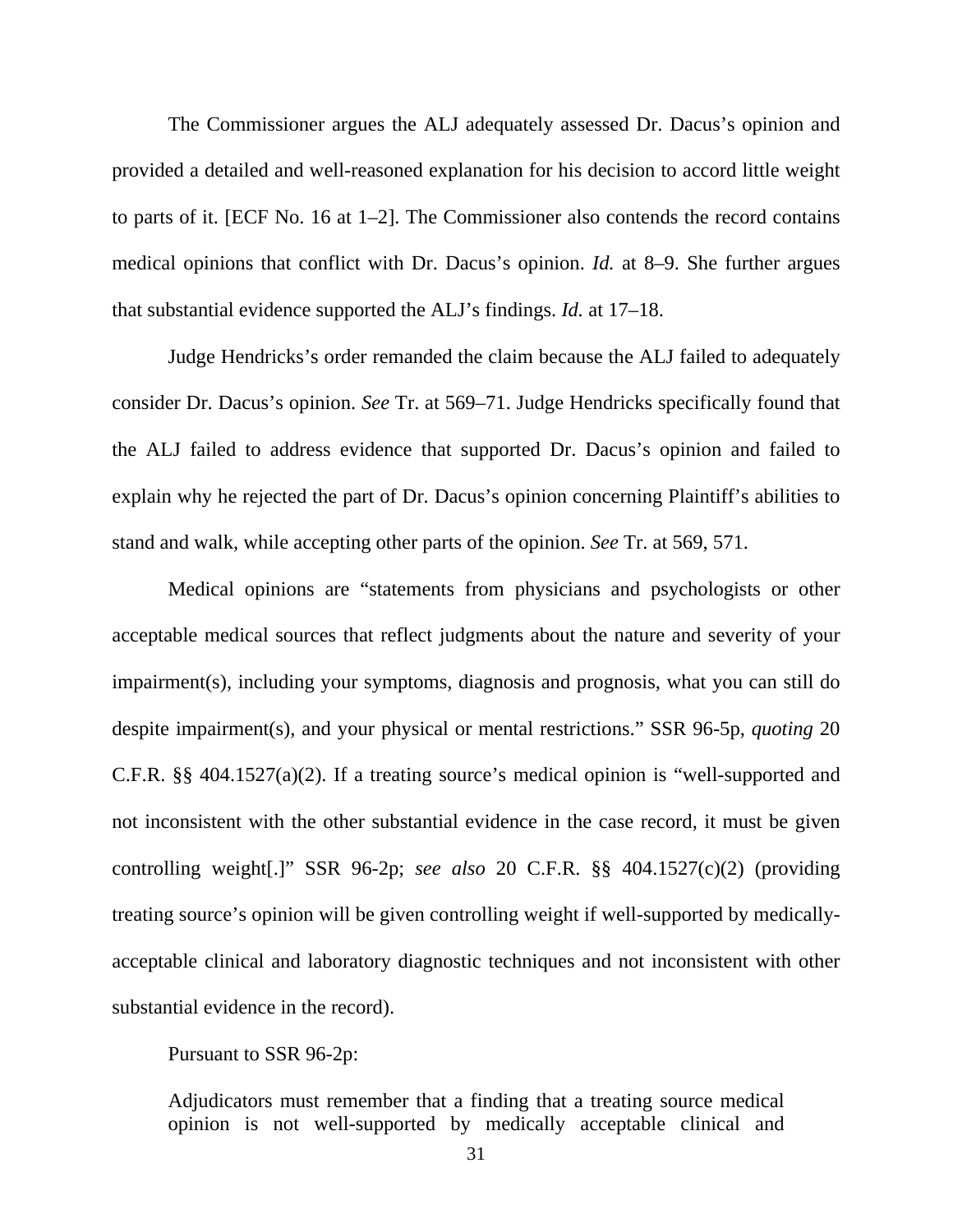laboratory diagnostic techniques or is inconsistent with the other substantial evidence in the case record means only that the opinion is not entitled to "controlling weight," not that the opinion should be rejected. Treating source medical opinions are still entitled to deference and must be weighed using all of the factors provided in 20 C.F.R. 404.1527.

 SSA rules require that the ALJ carefully consider medical opinions on all issues. SSR 96-5p. Pursuant to 20 C.F.R. § 404.1527(c), if a treating source's opinion is not accorded controlling weight, the ALJ should consider "all of the following factors" to determine the weight to be accorded to every medical opinion in the record: examining relationship; treatment relationship, including length of treatment relationship and frequency of examination and nature and extent of treatment relationship; supportability; consistency with the record as a whole; specialization of the medical source; and other factors. *See also Johnson*, 434 F.3d at 654. The ALJ's decision must explain the weight accorded to all opinion evidence. 20 C.F.R. § 404.1527(e)(2)(ii). In all unfavorable and partially-favorable decisions and in fully-favorable decisions based in part on treating sources' opinions, the ALJ must include the following:

[T]he notice of the determination or decision must contain specific reasons for the weight given to the treating source's medical opinion, supported by the evidence in the case record, and must be sufficiently specific to make clear to any subsequent reviewers the weight the adjudicator gave to the treating source's medical opinion and the reason for that weight.

SSR 96-2p.

 The ALJ indicated he "fully considered Dr. Dacus' answers on the September 2009 questionnaire and his letter of November 2012," but gave Dr. Dacus's "findings and conclusions limited weight." Tr. at 450. He pointed to what he perceived to be

32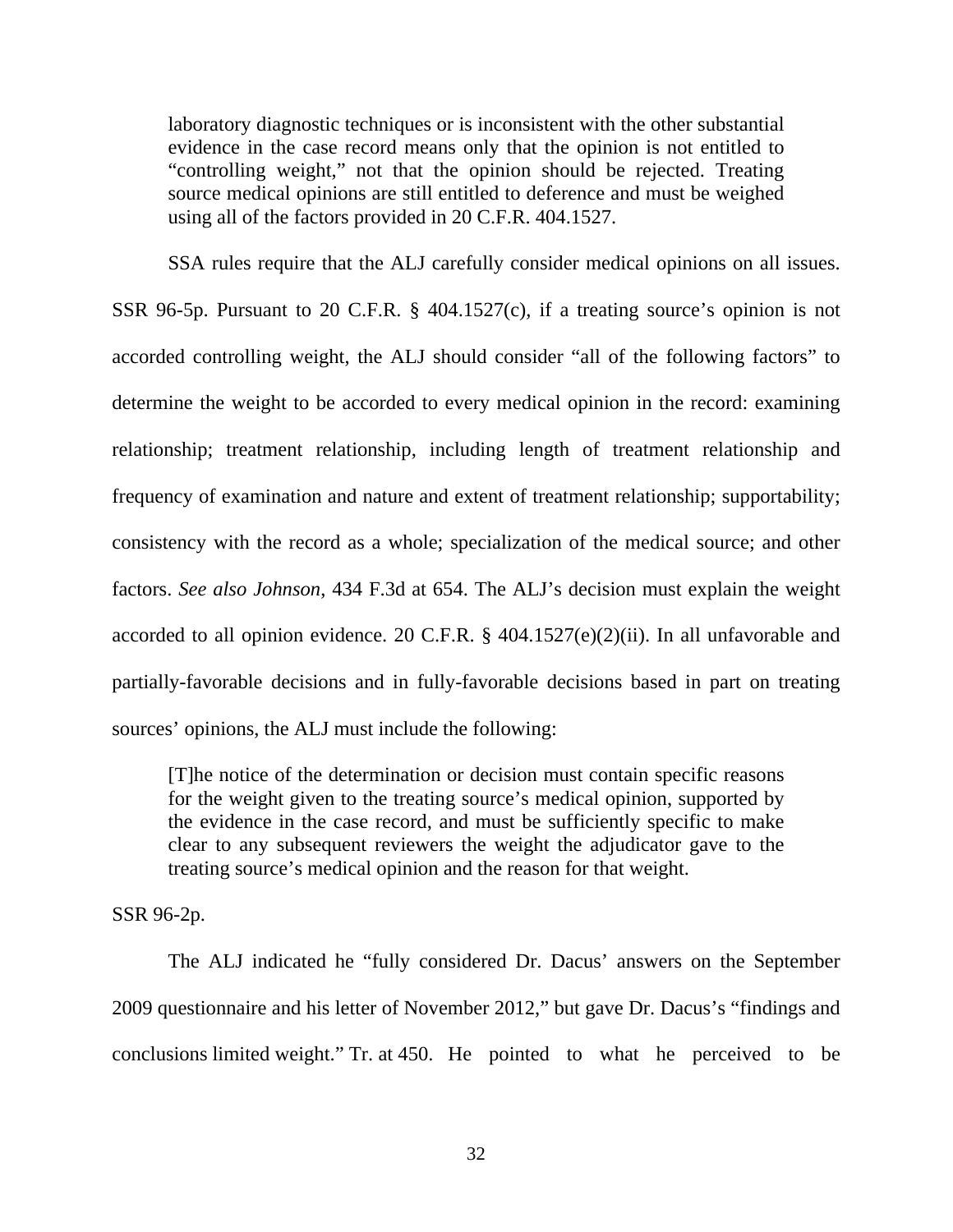inconsistencies between the limitations identified by Dr. Dacus. *Id.* Then, he stated the

following:

Dr. Dacus' conclusions that the claimant can only sit for about four hours, stand/walk for less than two hours, that she is unable to sustain employment in a competitive work environment, and that she is disabled from working in a competitive job environment from at least December 31, 2005 are not consistent with his own treatment notes, and the treatment notes from other treating physicians, prior to the date last insured, which have shown normal or nearly normal exams. Dr. Dacus' statements are also not consistent with diagnostic imaging, which has shown only limited abnormalities. Dr. Dacus' conclusions are also in direct contrast to the claimant's reported level of symptoms at office visits, as discussed below.

Tr. at 450–51.

 The ALJ complied with Judge Hendricks's order remanding the claim. Upon remand, the ALJ exhaustively discussed the evidence, including that which supported Plaintiff's claim and that which undermined it. *See* Tr. at 446–51. He acknowledged that Plaintiff reported arthritis and trouble with her back on the July 2004 health profile, but noted that she did not complain to Dr. Dacus of back pain until more than eight months later. *See* Tr. at 451. The ALJ recognized that Plaintiff complained of back pain in May 2005 after being knocked over by a Great Dane, but did not complain of back pain again until January 2006, despite the fact that she was seen in Dr. Dacus's office for other concerns between May 2005 and January 2006. *See id.* The ALJ stated "[t]his long period in-between office visits in which the claimant did not seek treatment for any of her conditions certainly implies that none of her symptoms were particularly bothersome." Tr. at 446. He went on to note "[i]f the claimant's back pain prior to her date last insured was as severe and unrelenting as she has alleged in her disability application and in her testimony at the two hearings, it would seem likely that she would need to see her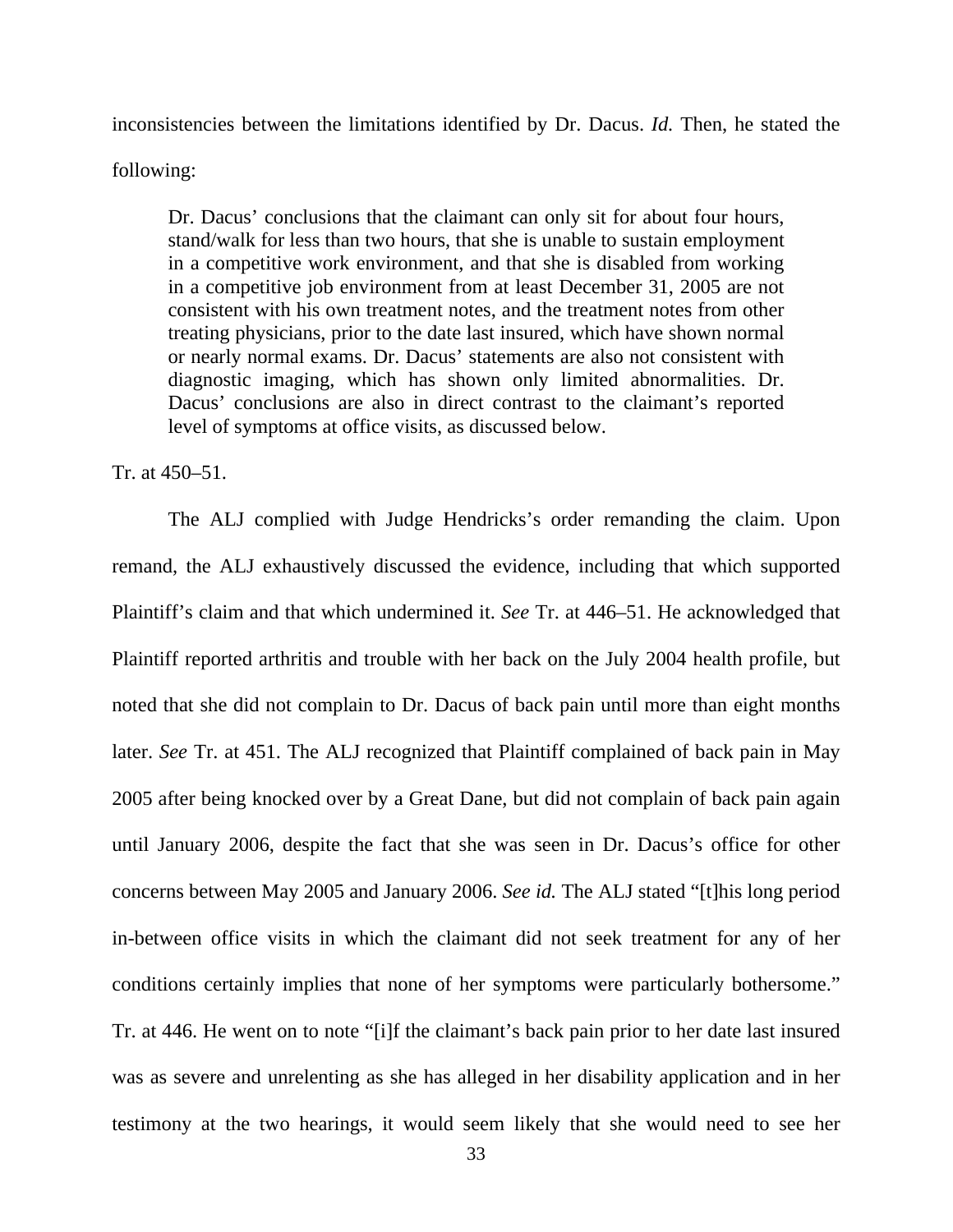treating physician on a frequent basis and she would probably request stronger pain medication—or at least a refill of what had been prescribed." Tr. at 447. The ALJ noted that the physical examinations performed by Dr. Dacus before and in the months after Plaintiff's DLI showed normal findings *See* Tr. at 447, 448, 450. He acknowledged that the March 2006 MRI indicated degenerative disc disease and disc space narrowing at L5- S1, but pointed out that the radiologist indicated it "was only minimally effacing the thecal sac and that it did not obviously exert traction or displace either proximal nerve root (emphasis added)." *See* Tr. at 451, *citing* Tr. at 297.

 The ALJ specified he "fully considered" and accorded "limited weight" to Dr. Dacus's opinions. *See* Tr. at 450. The ALJ also thoroughly explained his reasons for rejecting Dr. Dacus's opinion regarding Plaintiff's functional abilities, indicating that Dr. Dacus's opinion regarding Plaintiff's abilities to lift and carry were inconsistent with his opinion about her abilities to sit, stand, and walk and that his opinion on her ability to stand and walk at one time was inconsistent with his opinion on her ability to stand and walk over the course of an eight-hour workday. *See id.* He further explained that Dr. Dacus's opinion was inconsistent with his treatment notes and with Dr. Bethea's examination and opinion, which showed Plaintiff to have fewer limitations in October 2012 than Dr. Dacus indicated she had prior to December 31, 2005. Tr. at 450–51.

 The ALJ's conclusion that Dr. Dacus's opinion was not entitled to controlling weight was supported by substantial evidence. The ALJ discussed Plaintiff's infrequent complaints of back pain prior to her DLI, the minimal objective findings before and immediately after her DLI, and the conflicting opinion evidence offered by Dr. Bethea.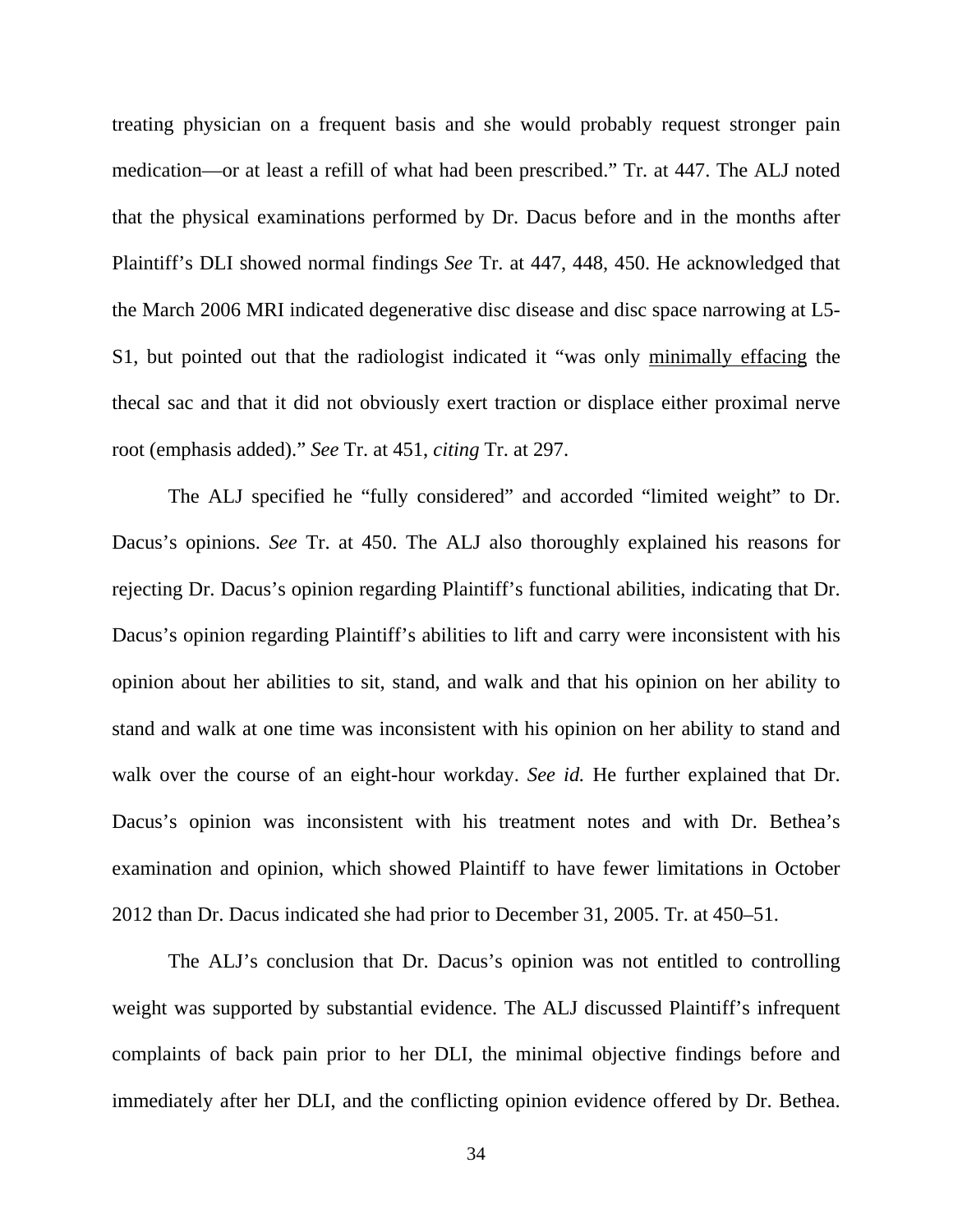*See* Tr. at 450–51. He also discussed conflicts between Dr. Dacus's opinion and the daily activities Plaintiff reported in her testimony, on the forms completed for her DIB claim, and in Dr. Dacus's and Dr. Bethea's treatment notes. *See* Tr. at 449, 451, 452, 456. The ALJ adequately explained his reasons for concluding that Dr. Dacus's opinion was inconsistent with other evidence in the case record and lacked support in his own treatment notes and in the record as a whole.

 The ALJ adequately considered all of the opinion evidence in accordance with the factors set forth in 20 C.F.R. § 404.1527 and SSR 96-2p. The record contains opinions from Dr. Dacus, Dr. Bethea, and the state agency consultants. *See* Tr. 345–53, 354–55, 356–69, 370–71, 372–74, 694–99, 790. The ALJ acknowledged the examining and treatment relationship Plaintiff had with Dr. Dacus, but accorded "limited weight" to Dr. Dacus's opinion because it was internally inconsistent, not supported by his treatment notes, and inconsistent with the record as a whole. *See* Tr. at 450–52. Although the ALJ acknowledged Dr. Bethea was not one of Plaintiff's treating physicians, he accorded "significant weight" to Dr. Bethea's opinion because Dr. Bethea performed an examination; his opinion was supported by a lack of abnormal findings upon examination; his opinion was consistent with the objective evidence in the record; and, as a board-certified orthopedic surgeon, he was a medical specialist. Tr. at 452. The ALJ accorded "significant weight" to the state agency consultants' "overall conclusion that the claimant is capable of sustained work," which he stated was "supported by the objective medical evidence." Tr. at 457. However, the ALJ rejected their specific findings, determining that Plaintiff was restricted to a limited range of sedentary work and to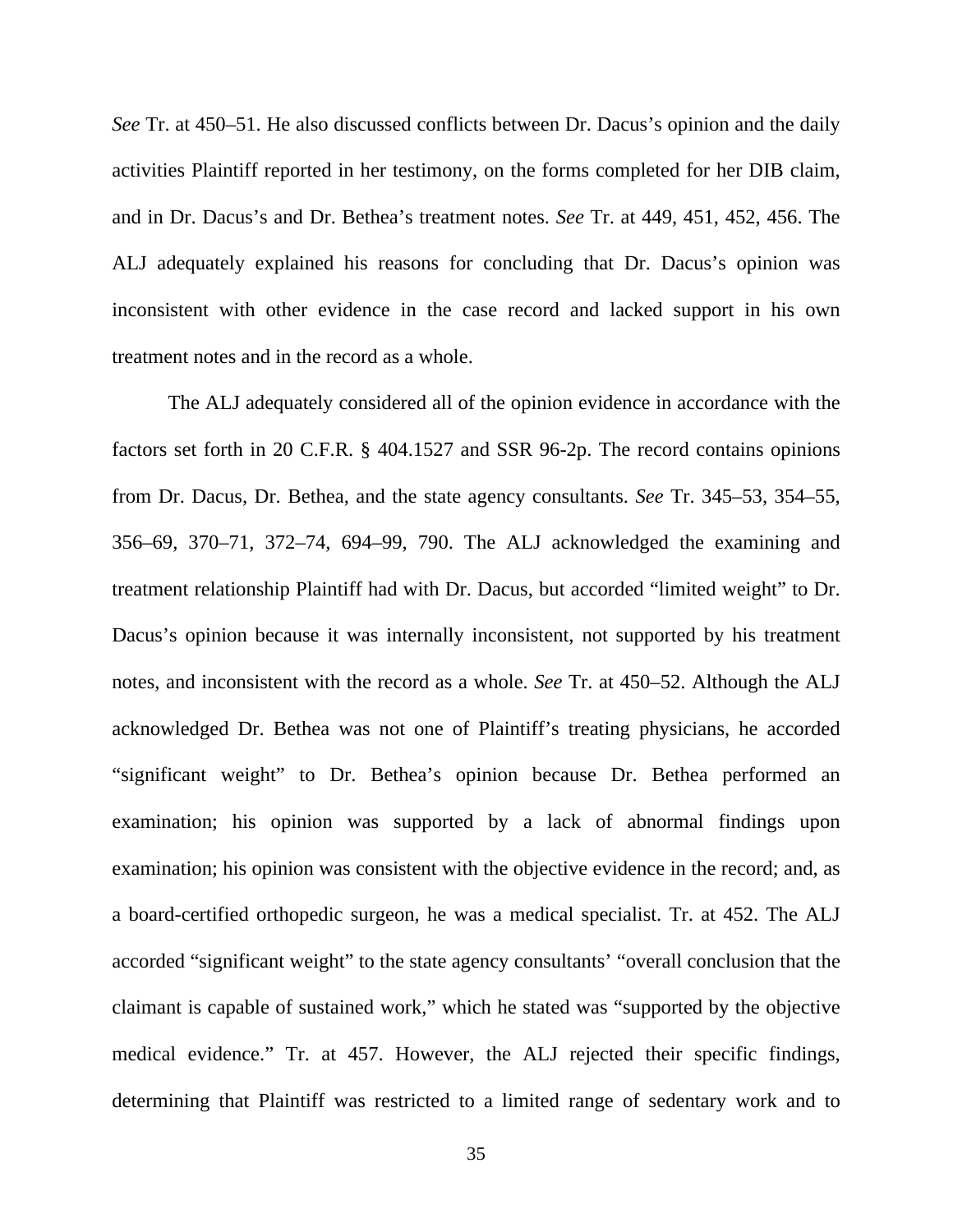simple, routine tasks with no ongoing interaction with the general public. *See id.* In light of the foregoing, the undersigned concludes that the ALJ considered all of the statutory factors set forth for evaluating opinion evidence, specified the weight given to all opinions of record, and explained his reasons for according such weight.

 The undersigned finds that the ALJ's decision was supported by substantial evidence. The ALJ adequately considered and discussed all evidence prior to and following Plaintiff's DLI, including all opinion evidence. He wrote in his decision "[t]here is no question that claimant had lumbar spine degenerative disc disease with radiculopathy prior to her date last insured," but concluded "the medical evidence simply does not support Dr. Dacus' conclusions of disability and an inability to work." *Id.* The ALJ found that, prior to her DLI, Plaintiff had severe impairments that significantly limited her ability to perform most jobs, including those she performed in the past. *See* Tr. at 455, 457. However, he determined that there remained jobs that Plaintiff was able to perform prior to her DLI. *See* Tr. at 458. The ALJ properly supported his decision to reject the evidence Plaintiff presented to establish she was unable to perform other work. Therefore, the undersigned finds that substantial evidence supported the ALJ's decision.

III. Conclusion

 The court's function is not to substitute its own judgment for that of the Commissioner, but to determine whether her decision is supported as a matter of fact and law. Based on the foregoing, the undersigned affirms the Commissioner's decision.